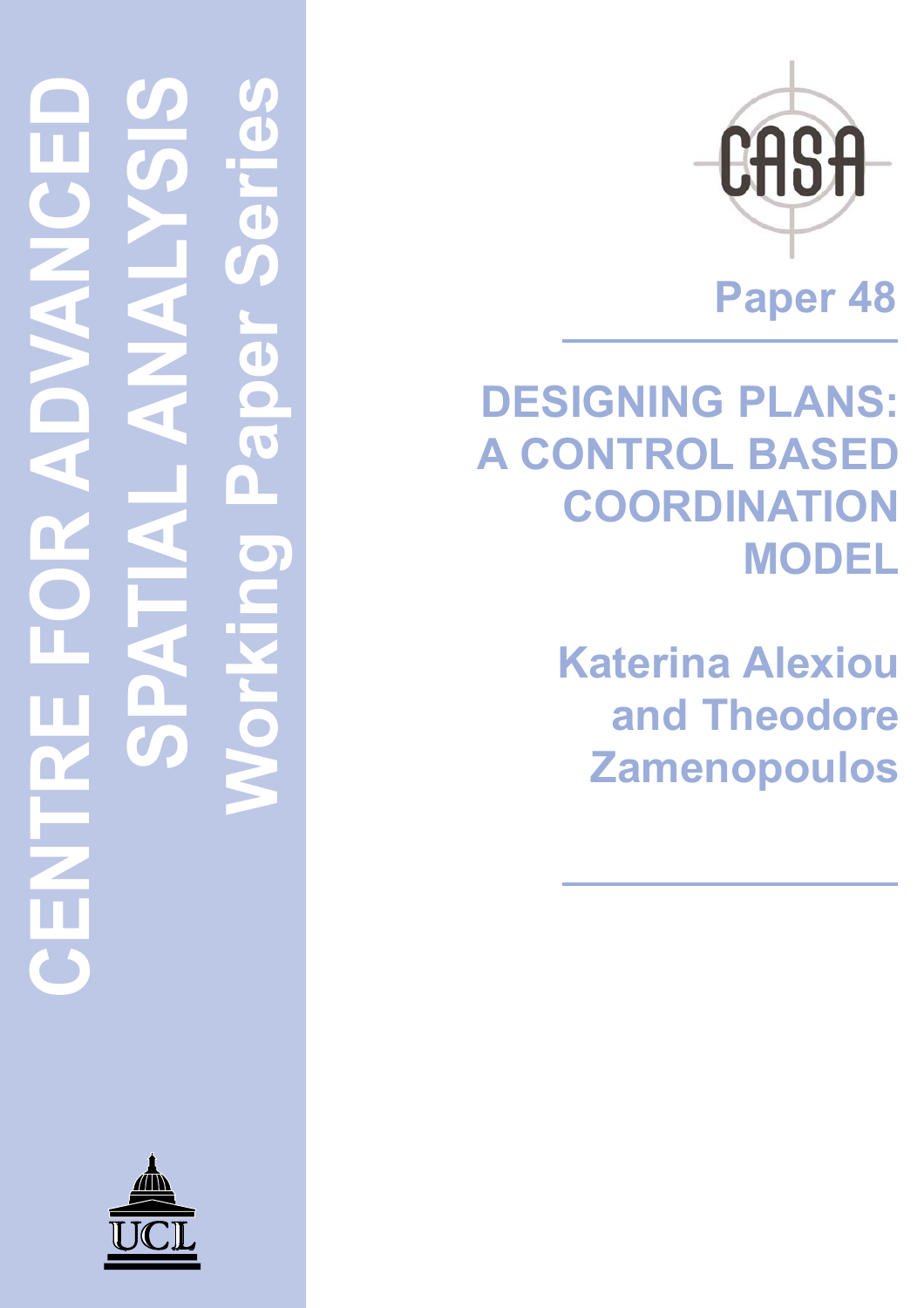

Centre for Advanced Spatial Analysis University College London 1-19 Torrington Place Gower Street London WC1E 6BT

[t] +44 (0) 20 7679 1782 [f] +44 (0) 20 7813 2843 [e] casa@ucl.ac.uk [w] www.casa.ucl.ac.uk

http//www.casa.ucl.ac.uk/working\_papers/paper48.pdf

Date: May 2002

ISSN: 1467-1298

© Copyright CASA, UCL

Designing plans: a control based coordination model

Katerina Alexiou Theodore Zamenopoulos

Centre for Advanced Spatial Analysis UCL 1-19 Torrington Place Gower Street London WC1E 6BT

Email: t.zamenopoulos@ucl.ac.uk a.alexiou@ucl.ac.uk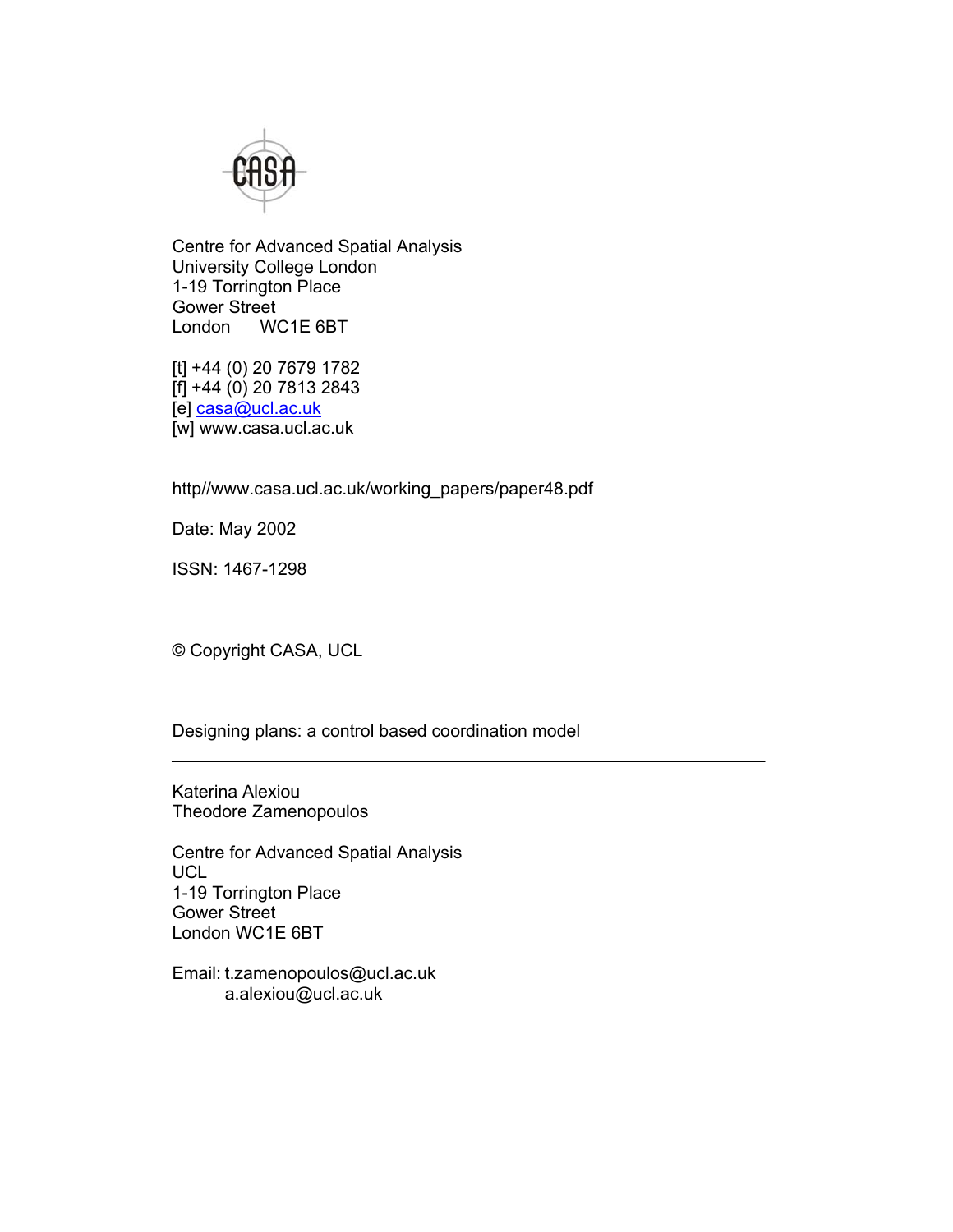# **Designing Plans: A Control Based Coordination Model**

Katerina Alexiou and Theodore Zamenopoulos

UCL, Bartlett School of Graduate Studies Centre for Advanced Spatial Analysis (CASA), London, UK

> \* A similar version of this paper has been submitted to the Design Research Society 2002 *International Conference: Common Ground*.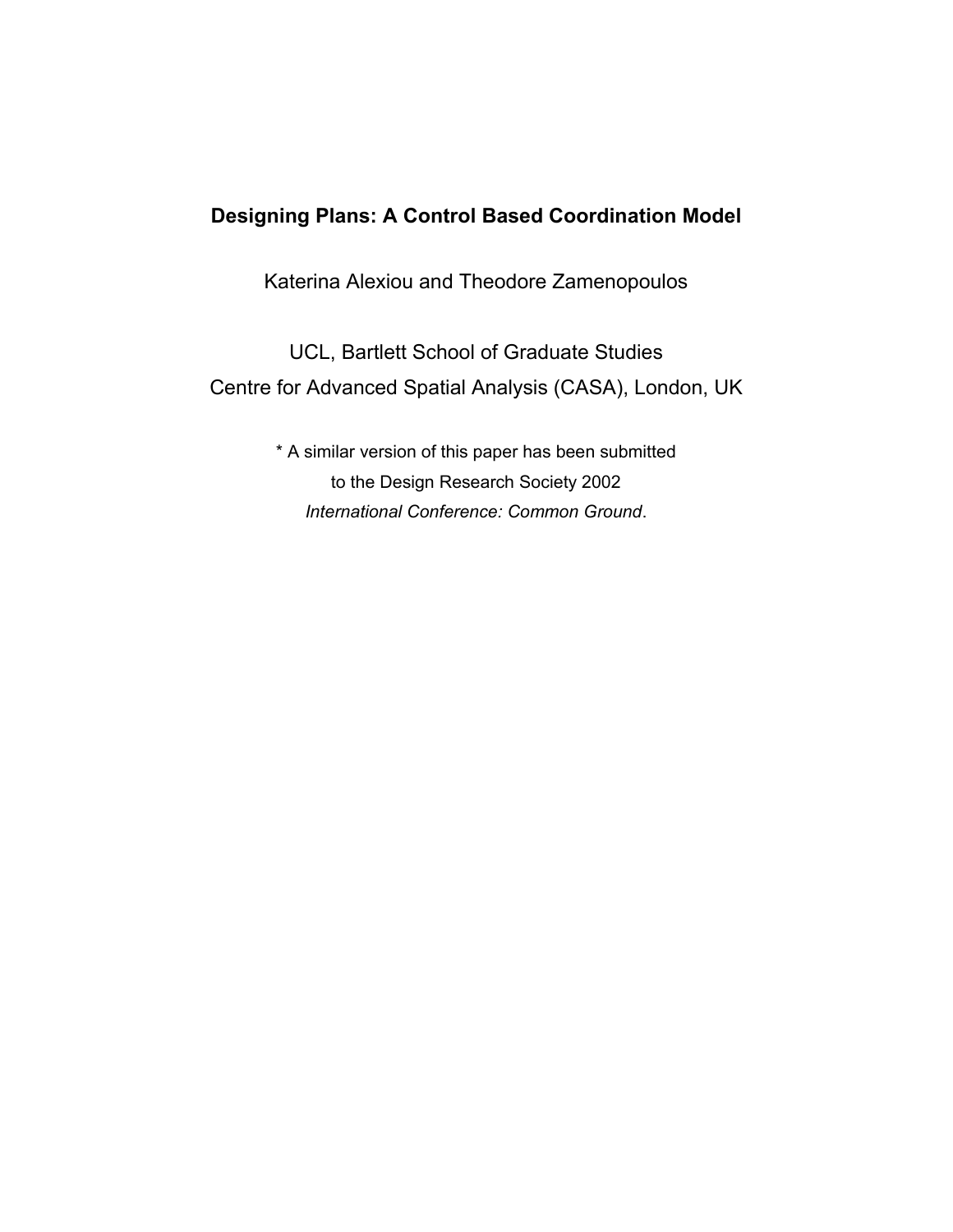### **Abstract**

*In this paper we discuss artificial plan designing as a research field that deals with the development and use of computational models to support the generation of design descriptions in architecture and urban planning. We discuss some crucial methodological issues and we present a model for artificial design generation based on learning control methodologies. The design problem is defined as a search for "coordinated" solutions (changes) that satisfy distributed domain requirements and views expressed by human or artificial agents. The model is simulated for a land use and layout plan design problem seen within the context of a hypothetical urban development assignment.* 

# **1. Introduction**

Designing is recognised to be a natural human activity and thus inherent in professional practice, irrespective of the scientific domain (Simon 1996:111). In this paper, we are interested in designing as it is seen in architectural and urban planning practice. In engineering and architecture there is a significant body of research around different aspects of the design activity, but urban planning practice seems somehow disconnected from research in design methods and processes. However, a lot of researchers do suggest that design is an integral part of good planning, mainly underlining the need for producing and evaluating alternative plans (Batty 1974, Harris 1998, Hopkins 1998a, Alexander 1992, Schlager 1965). Urban development problems are typically in between the architectural and urban scale and so are seen as a good paradigm for investigating common routes in design methodologies and techniques developed in the different disciplines.

On the other hand, designing is also recognised to be a potential "artificial" task. Despite the complex and elusive character of design, formal models and their computational counterparts have been developed, for some 40 years now, to simulate or to support design – "both as a cognitive activity and as a domain"(Liddament 1999: 43). The use of computational models to generate design descriptions seems to be a common ground among different research fields although their meaning, the methods used and their scope varies. Different terms have been used to describe the purpose or the nature of these models such as automatic (e.g. Steadman 1970, Cross 1977, Eastman 1973), generative (e.g. Brill, Flach, Hopkins and Ranjithan 1990, Chien and Flemming 2002) or creative (e.g. Gero and Maher 1999). In urban planning a typical application addresses the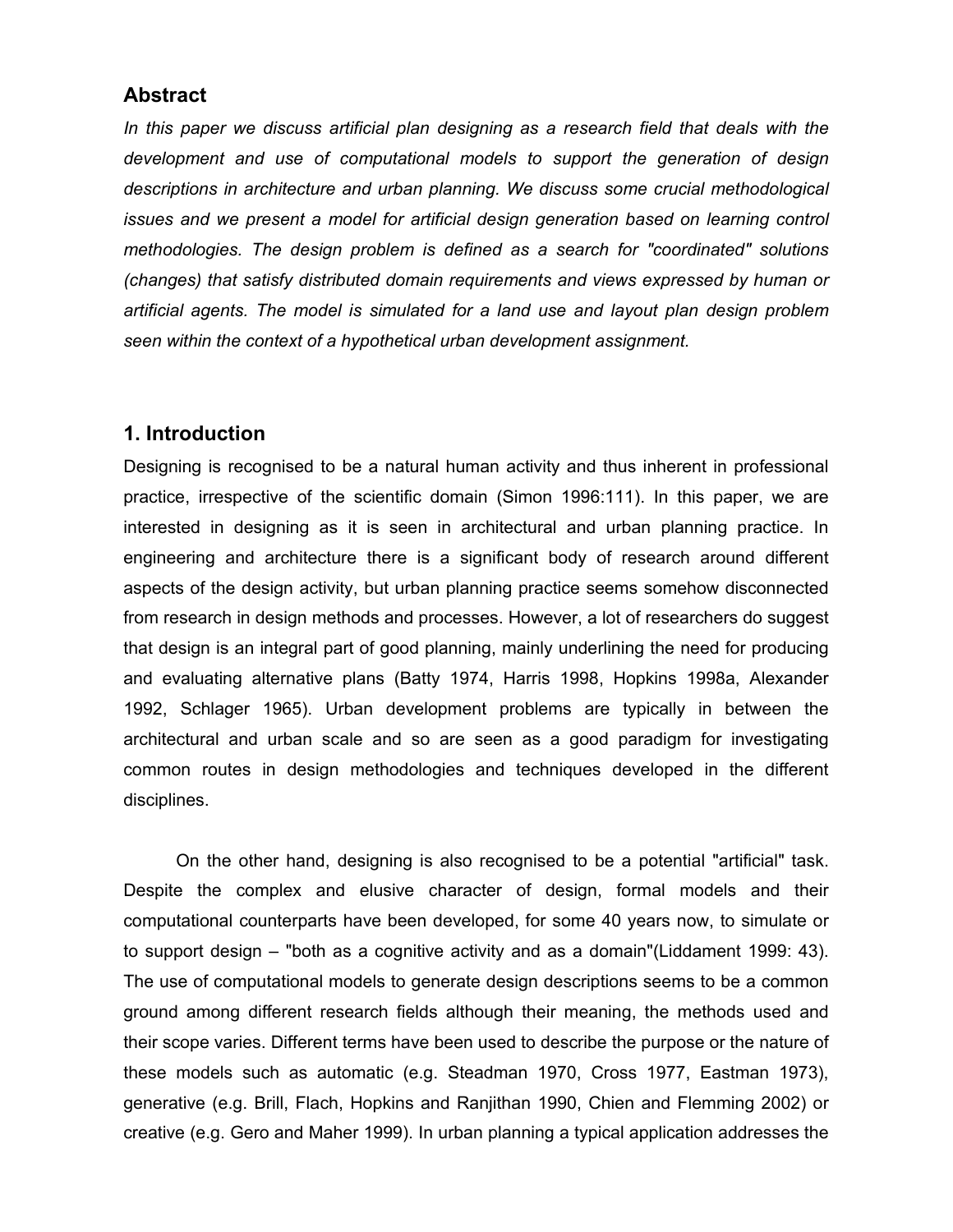problem of land use-transportation plan design (e.g. Feng and Lin 1999, Aoki and Muraoka 1997, Anderssen and Ive 1992), while in architecture the dominant example is in building layout design (e.g. Mitchell, Steadman and Liggett 1976, Liggett 1985, Chakrabarty 1990, Jo and Gero 1998). In this paper a model for simultaneous generation of facility location and building layout plan design is presented. In the following, the terms "artificial plan designing" or "plan generation" will be used as umbrella terms to refer to all these models.

Designing, whether it is based on "artificial constructs" or directly on human decision-makers, points typically to the formulation of plans. Looking at the definitions of "plan" in different disciplines (Alexander 1992, Schlager 1965, Hopkins 1998a, Dorst and Cross 2000, Houkes, Vermaas, Dorst and de Vries 2002, and Kroes 2002), however diverse, can help us distinguish a common view. A plan by and large represents decisions to be implemented in order to satisfy current and future goals (and/or constraints); a plan is the design of actions that will lead to future changes. However, the relation among designing processes, design artefacts (plans) and real world artefacts varies across disciplines and according to the nature of the system to be designed (e.g. if it is a building or a city). This variation reveals different interpretations of designing. In some cases, designing is coupled directly with the real world artifact without the explicit mediation of a plan. Christopher Alexander's (1979) work on "pattern language" actually sets up a plan that works more like a social knowledge source, rather than a blueprint that is well established before its implementation to the real world. More recently, research on the field of intelligent (kinetic) buildings and robotics (e.g. Fox 2001), anticipate -to some degreethe reality of a tight coupling between designing and real-world reformulation (Brazier, Jonker, Treur and Wijngaards 2001: 470). In parallel, plans in the context of urban development are very much part of the problem they attempt to solve and the designing activity tends to be seen more as a positive-descriptive rather than a normativeprescriptive activity. Naturally, formal design models mirror the discrepancies among various interpretations of designing and thus a wide range of different methodologies have been developed in relation to different views of the design problem.

In the following section we will discuss some theoretical and methodological issues pertaining to artificial plan designing. The attempt will be to provide a broader picture in artificial plan designing as a vehicle to discuss some key issues, which form the basis of the argumentation for the development of the proposed model (presented in the last two sections). In this model, the simultaneous generation of land-use (facility location-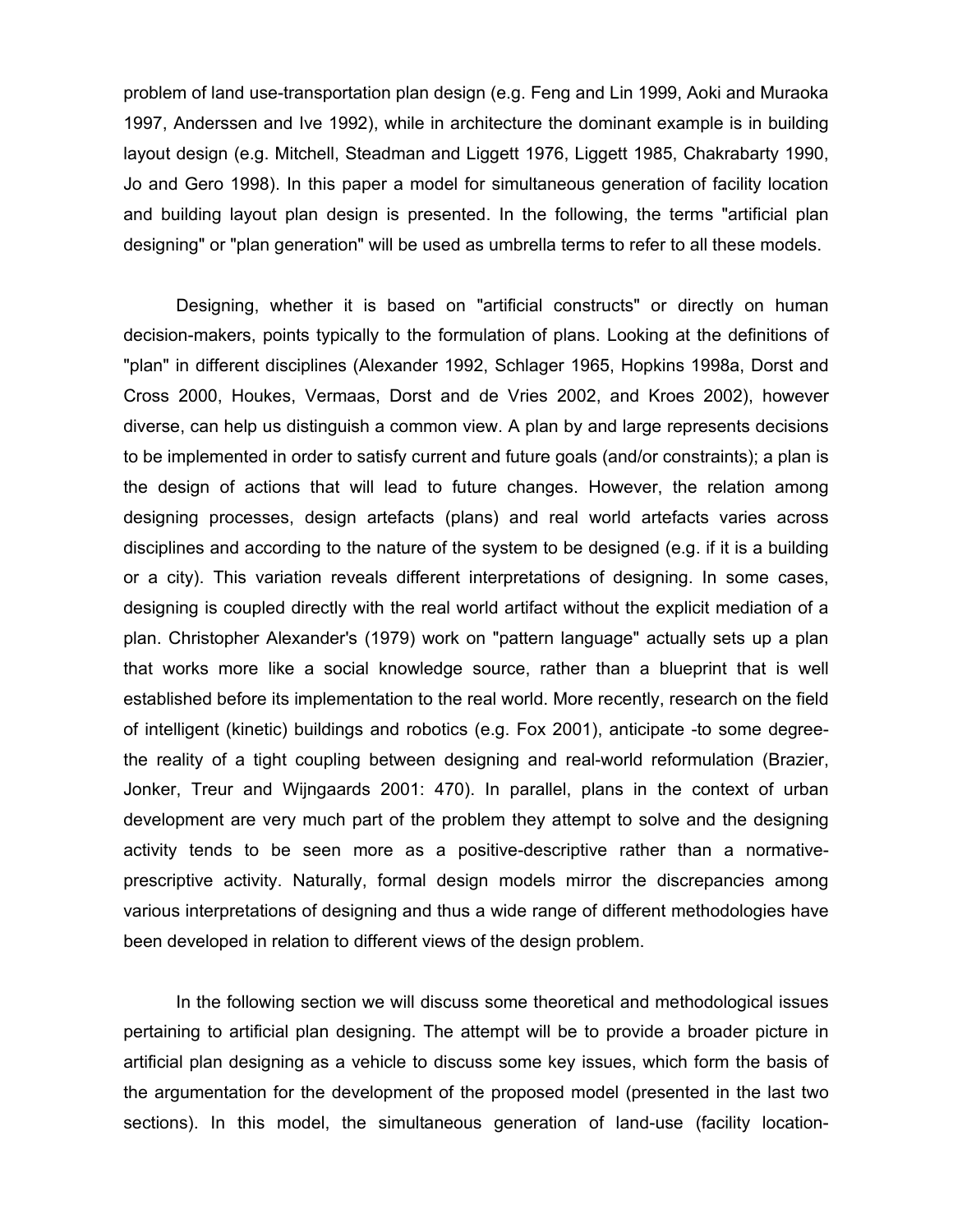allocation) and layout plan design is elaborated. The design problem is defined as a search for locations and physical layout proposals that satisfy distributed and time-variant requirements or targets. Expert knowledge for this search is not explicitly incorporated in the model but a Neural Network (NN) architecture is used instead to discover and represent knowledge captured as interdependencies among decision variables expressed by distributed sources (decision makers or their domain models). We present a model-tool that learns from user interaction and then uses this knowledge to search and generate design proposals. For the simulation of this model we take a hypothetical urban development assignment that aims to the development of a housing and retail unit. The attractive point in this framework is that we have to consider a simultaneous and constant generation of alternative plans, both in the architectural and the urban scale, from the preliminary stages of the plan design. Additionally, requirements and targets are typically distributed among different teams and vary in time according to the emergence of new conditions (Cadman and Topping 1985).

# **2. Artificial plan designing**

Before we proceed with the presentation of the model it would be useful to see the broader picture in artificial designing and discuss some crucial theoretical and methodological issues. We will discuss in more detail three key hypotheses that form the basis of our argumentation: distribution, coordination and learning.

### *2.1 Some typical methodological approaches in artificial plan generation*

Optimisation has been the predominant approach to automated plan design, in urban planning as well as in architectural and engineering design (Gero 1985, Harris and Batty 1993). The design problem is translated into a search for design(s) that represent optimum solutions. Thus appropriate methodologies need to be devised to generate and choose solutions that optimise some utility or cost function under a number of constraints. There are different formulations that fit to this paradigm which employ techniques ranging from mathematical programming (e.g. Anderssen and Ive 1982, Mitchell et al 1976) to multiobjective (e.g. Balling, Taber, Brown and Day 1999, Chakrabarty 1990) and genetic programming (e.g. Aoki and Muraoka 1997, Caldas and Norford 2002).

An extended view of the above paradigm includes the development of searchbased or heuristic models. The design problem and formulation emphasizes the exploratory view of designing. Those approaches might include optimisation concepts and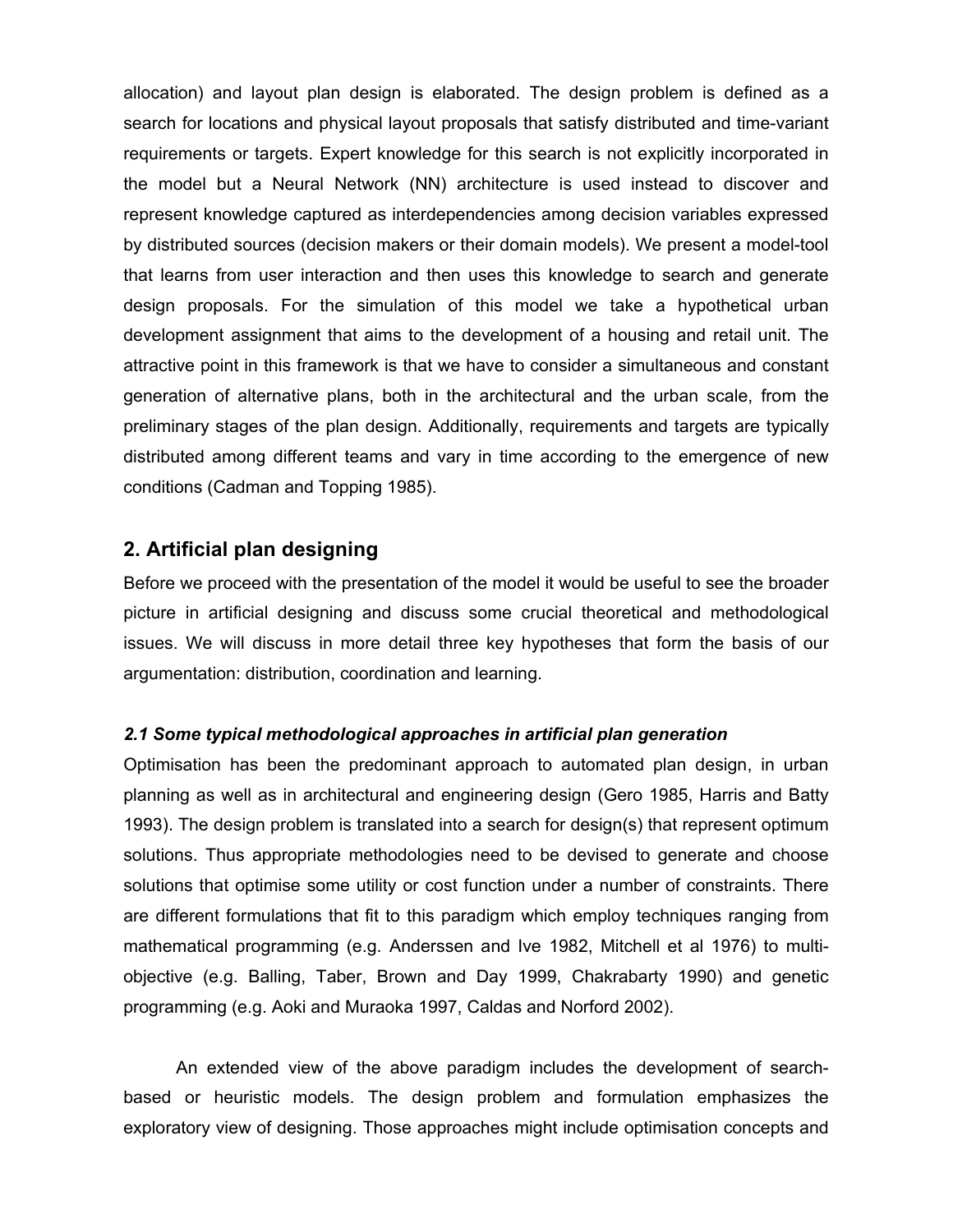techniques but are mainly associated to the concept of "systematically navigating in a space of possibilities" (Akin and Sen 1996: 421). For instance, Akin's et al (1992) search based model puts into practice a quite comprehensive interpretation of design problem solving based on a "generate and test" search paradigm. Another early but lucid example includes Steadman's work (1970) on small-scale layout plans based on the exhaustive search of all possible topological dissections of rectangular layout plans. Other heuristic methods vary from the simple overlay of spatial constraints (Alexander 1962) to its more sophisticated weighted analogue -the so-called potential surface technique- (e.g. Haubrich and Sanders 2000), and to averaging conflicting factors based on probabilistic Markovian processes (Batty 1974).

A third paradigm emphasizes the fact that plan design is a creative process. Evolutionary search, based on the biological analogy of the natural evolution of species, has been the predominant approach on creative design in architecture, art and engineering (e.g. Bentley 1999, O'Reilly, Testa, Greenwold and Hamberg 2001, Frazer 1995). The emphasis here is on replicating the creative process of designing rather than replicating the searching activity, which more formally is associated with a process of evolving the number of the decision variables together with their values (Gero 1994, Bentley 1999: 38-42). Unfortunately, in the planning domain -as far as the authors are aware- not much attention has been paid to creative aspects of plan generation. Evolutionary algorithms in planning have been used mainly for optimisation rather than for creative search. For example a tool called Sketch Layout Model (Feng and Lin 1999) combines a genetic algorithm with multi-objective programming in order to produce a set of alternative land use plans. In the context of planning the search for alternative plans that satisfy multiple criteria or objectives comes as a consequence of the social nature of decision-making rather than as a quest for creativity. However, research on sketch planning does signify an attempt to support in some formal way the intuitive and innovative aspects of plan designing (Harris 2001, Hopkins 1998b, Singh 1999).

Shape grammars constitute a distinctive approach in artificial plan generation, based on generation rules expressed as algebras or formal grammars. Typical shape grammars are founded on a "vocabulary of shapes and arrangements of these shapes into spatial relations" (Knight 1994: 705). This is another potential plan generation process based on selection, creative exploration and emergence (Stiny 1994) but unlike the above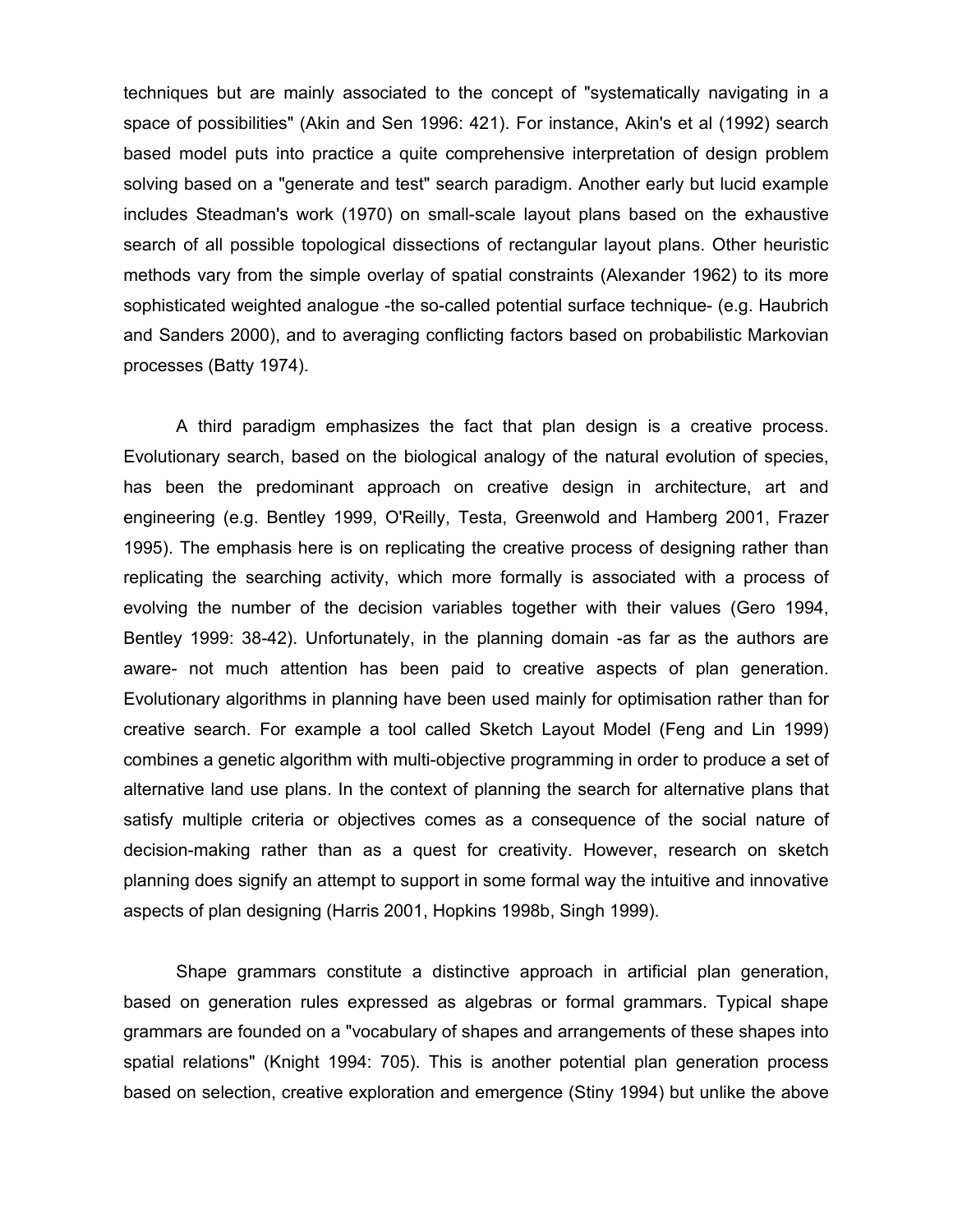paradigms the emphasis is on the morphology and attributes of the design artifact itself rather that on the design or decision making process.

Arguably, creativity and innovation are important issues in plan designing which usually relate to a task of employing known solutions to a new context (Gero 2000). Case Based Reasoning (CBR) deals with such issues of creativity. CBR as has been used in design automation, starts from the recognition that knowledge is distributed to design cases which can be adapted and reused in similar contexts to support creative reasoning (e.g. Maher and Pu 1997, Yeh and Shi 1999). In this sense, learning is also an implicit function supported by the continuous adaptation and re-evaluation of cases.

Research in Multi-Agent Systems (MAS) has brought to light another critical issue in design; that is the distributed and collaborative nature of the design activity. In most design projects, the interaction of different experts and stakeholders, or more generally, the concurrent interplay among different knowledge sources, is paramount. Even though other models such as CBR systems deal with issues of design reasoning and knowledge distribution, these models do not "explicitly model the reflective reasoning required for multi-agent distributed design" (Brazier, Moshkina and Wijngaards 2001: 138). The concept of agency and the ideas behind MAS have been adopted to model design activity (e.g. Gero and Fujii 2000, Brazier, Jonker, Treur and Wijngaards 2001, Liu, Tang and Frazer 2001), usually by integrating knowledge level models. The focus is on the development of autonomous design agents capable of reasoning about their own plans and targets, and capable of reflective reasoning about other agents and needed interactions. A wide range of issues is associated with the development of MAS such as emergence of new structures from local interactions, coordination of conflicting partial plans, and learning.

The plethora of methodologies briefly reviewed in this section discloses a plethora of ways to understand designing. In this paper we will consider plan designing as a search for "coordinated" solutions (changes) that satisfy distributed domain requirements and views. Learning control is seen as a method to search for solutions that direct partial descriptions to follow their (dynamic) targets despite conflicting requirements. There are three hypotheses behind this view: the first is that decision making is distributed among multiple agents, the second is that some kind of coordination needs to be reached among these diverse requirements and purposes; and the third is that domain knowledge cannot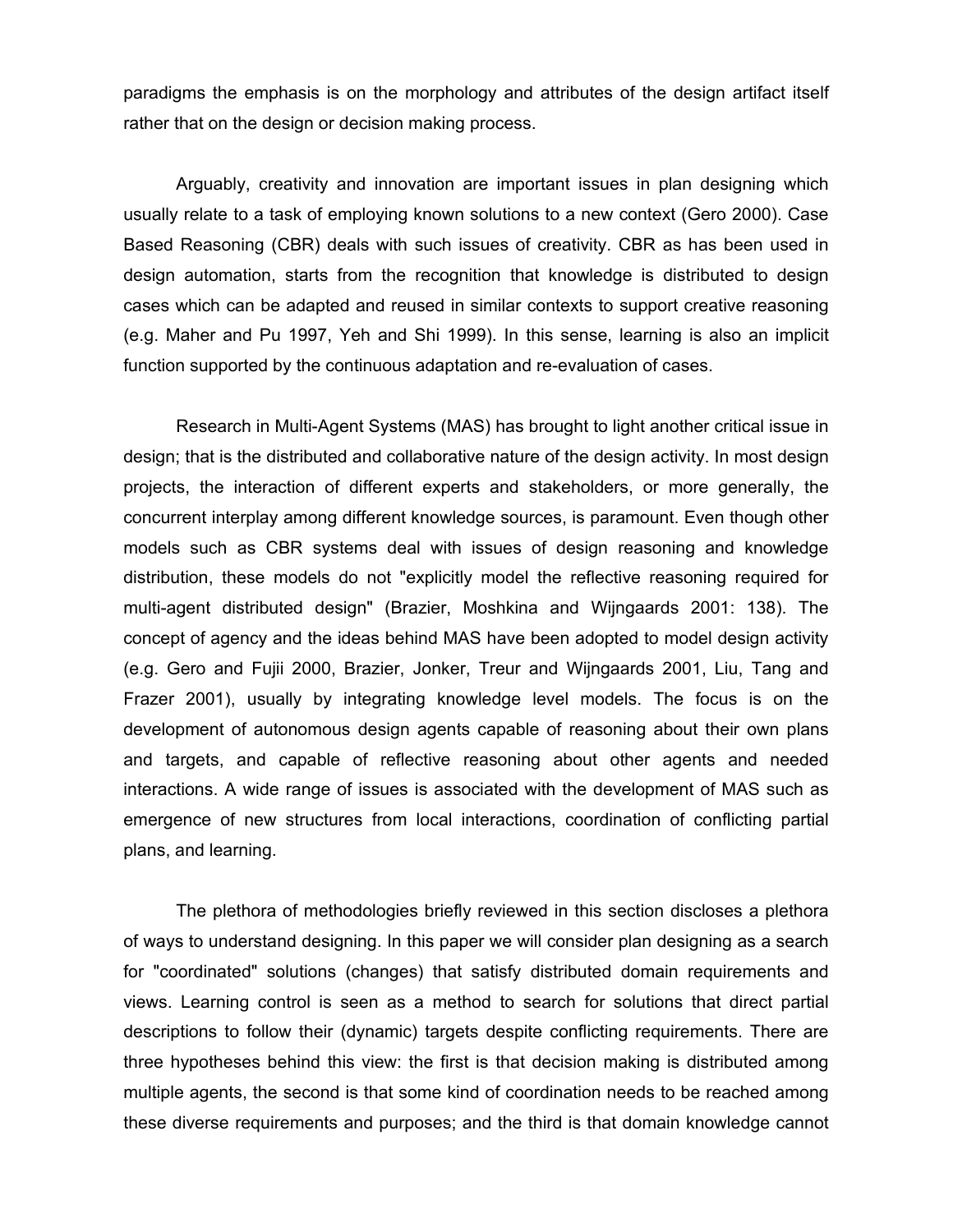be defined a-priori in this context, but some learning mechanism needs to be devised to capture distributed knowledge and effectively use it to generate plan designs.

### *2.2 Three critical hypotheses for the proposed model*

The first hypothesis is related to methodological issues. Current practice in research related to design and planning support indicates a shift from designing based on individual action to designing based on collective-distributed action. Designing is a distributed activity that involves multiple agents (human or artificial) which are sources of diverse and often conflicting knowledge, and express individual views and goals. Design and planning as social phenomena have been typically discussed in positive-descriptive terms. On the other hand, designing from the viewpoint of the individual designer has been mainly addressed through normative approaches (Batty 1984: 280). As Batty (1984) suggests, these two viewpoints are not necessarily in opposition. Designing as a process of collective or distributed decision making implies that the normative activity of change is set under the weight of a collective dynamic, which also underlines the fact that plans are not only prescriptions for the future but they are also descriptions of future changes.

In this sense, it is probably fair to notice that we have moved from the use of computational models and machines as automatic design devices to the use of computational models that support the generation of designs through user interaction. In the context of multi-agent design this interaction is distributed in networks as can be documented by current interest in collaborative design and planning and Computer Supported Collaborative Work (CSCW) (e.g. Coyne, Sudweeks and Haynes 1996, Simoff and Maher 2000, Kvan 2000, Dickey and Vernon 1998, Gordon, Karacapilidis, Voss and Zauke 1997, Shiffer 1992). The hypothesis of the distribution of decision making suggests that knowledge is also distributed, not only because plans are collectively formed by communities (or multidisciplinary groups), but also because even expert reasoning is fragmented into diverse goals, criteria and evaluations.

Naturally, in the context of distributed decision-making, plan design involves searching for configurations that reduce or resolve conflict among distributed goals. Broadly speaking we can distinguish three typical structures in distributed systems. The first appoints a collective function that needs to be optimised for the sake of a "social welfare", the second leaves the dynamic among the involved parts to determine the distribution of welfare, and the third directs the distribution of welfare equally among the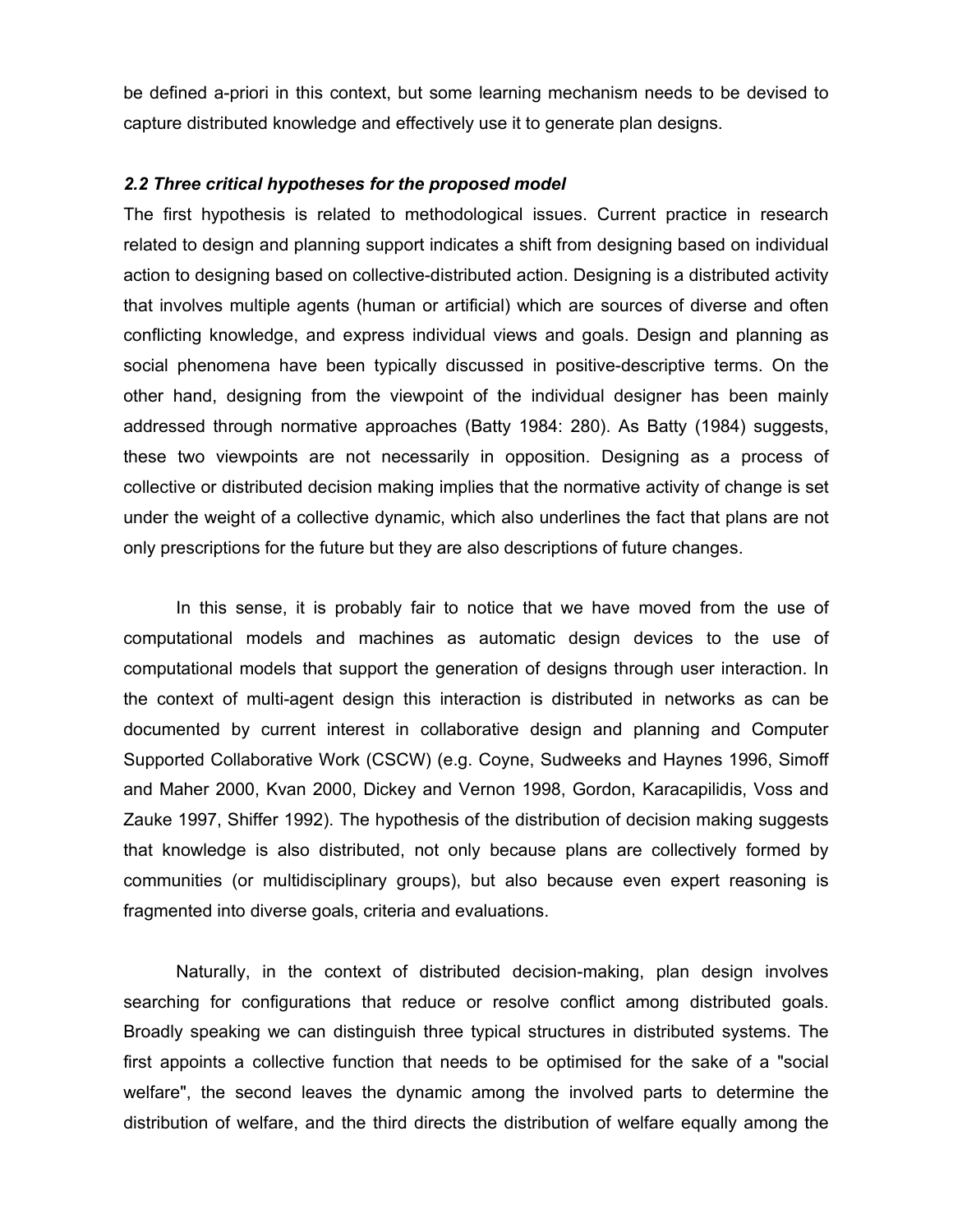involved parts. In decision sciences formal definitions include concepts of bargaining, negotiation, conflict resolution, social choice, consensus or cooperation (Kleindorfer, Kunreuther and Schoemaker 1993). Similar approaches have been developed in the context of artificial intelligence (Ossowski 1999) and some relevant examples in operational research can be found in Batty (1984).

In this research, plan designing, in the light of distributed decision-making and conflict resolution, is seen as a coordination problem. Coordination is extensively discussed in the context of organisational decision support systems (Grandori 2001, Malone and Crowston 1990) and is a recurring issue in the literature on distributed artificial intelligence and multi-agent systems (Ossowski 1999, Jennings 1996). Whether talking about actors or agents, human or artificial, coordination is what makes them act as a distributed system and reach solutions on the basis of managing interdependencies among individual requirements. In the following we will introduce the idea of coordination as a learning control problem. Learning corresponds to a process of capturing interdependencies among decision variables, while control corresponds to a process of using this knowledge to generate control actions (plans) that meet time-variant individual targets, despite endogenous uncertainties or exogenous disturbances expressed by distributed agents. In this context creativity and innovation lies in the possibility of unforeseen solutions emerging through agent interaction and learning.

Finally, the third hypothesis relates to the question of how domain or descriptive knowledge about the system to be designed is incorporated within the model. Very often, domain knowledge is seamless with the proposed model. For instance, facility planning has been extensively addressed with respect to studies on user behaviour, thus building models (e.g. gravity based models) that represent this behaviour. So the design of optimum location-allocation plans is strictly depended on this predefined formulation of user behaviour. On the other hand, in MAS this knowledge is distributed to local agents and global patterns of behaviour emerge by local interaction. Thus, knowledge about the system behaviour is not a priori defined but rather it emerges as the collective design process progresses. In CBR systems domain knowledge is incorporated in cases and it is also dynamically updated by user interaction. In those two last paradigms learning is an implicit function of the system that supports the maintenance, reuse and adaptation of knowledge (Liu et al 2001). In parallel, learning is also an implicit function of design especially when it is conceived as a problem of coordination among distributed plan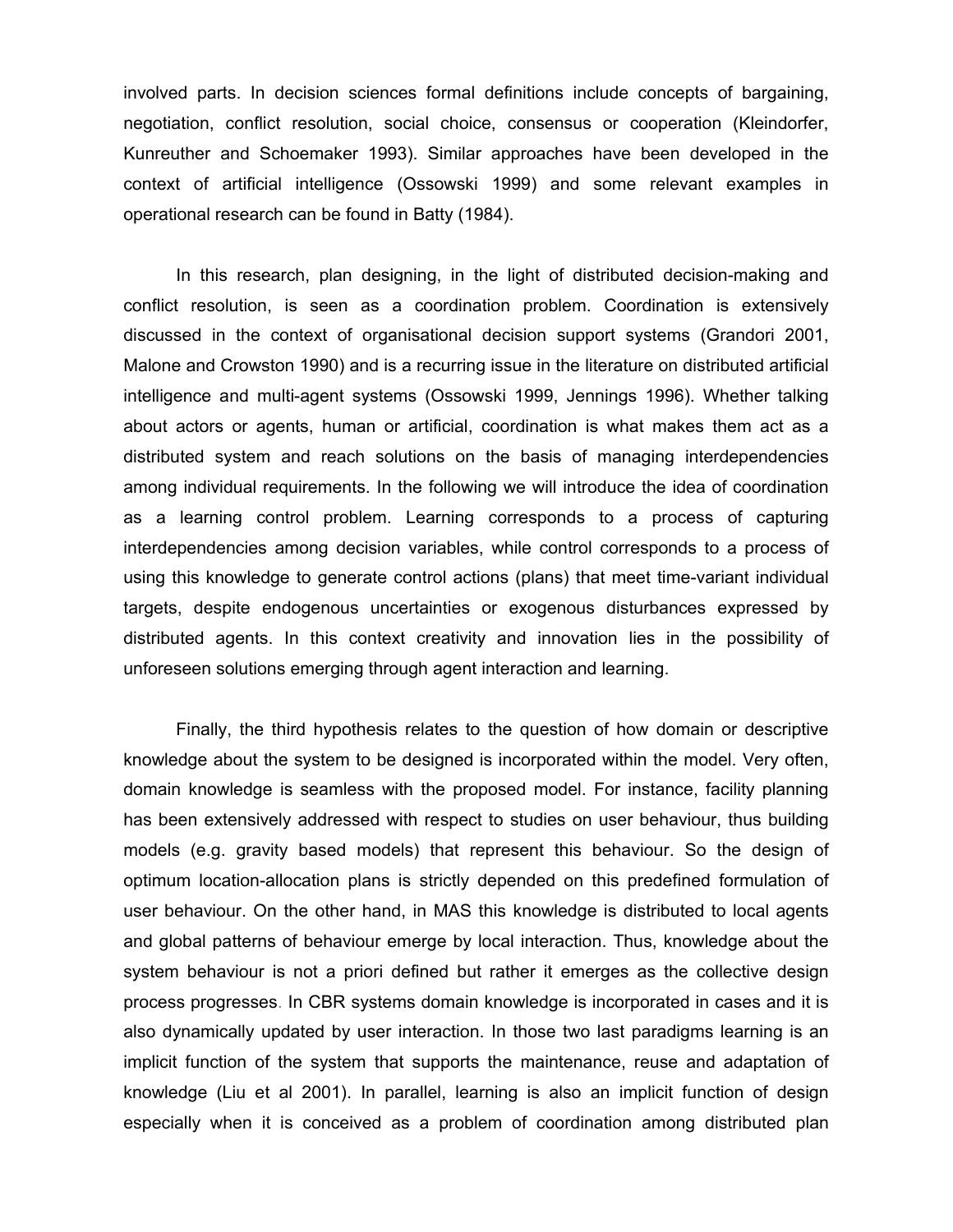formulations. So, learning is a source of plan actions for design, which is enhanced in the course of the design process. In this research, learning is seen as a natural way to reduce conflict in distributed systems. Learning associations among decision variables that keep design descriptions of individual agents (human or artificial) within their dynamically defined targets, can be used as a mechanism to produce plan descriptions that coordinate conflicting requirements and views. We use distributed neurocontrol as a paradigm for artificial plan generation based on learning.

# **3. Plan description**

We consider that plan descriptions are built on distributed domain problems and/or partial proposals developed and controlled by agents (human or artificial). For instance, a trivial location and space layout problem may involve various groups of agents: one that defines the appropriate location, another that designs a suitable distribution of volumes, a third that designs a potential spatial distribution of rooms and a last one that is involved in the structural engineering of the building. Each agent is self-interested and represents a partial component of the overall description. Agents' proposals are considered to be partial not only because they convey domain-specific knowledge about the design problem, but also because these proposals are incomplete and change in time according to changing situations and new knowledge gained in the process.

In the context of this paper, plan descriptions are generated within a virtual reality (VR) world and are composed by aggregated objects introduced by users. Objects are justified on the basis of a "purpose" for the design assignment. For the simulation described in this paper we used three objects (initially in the form of three cuboids) located in a hypothetical virtual city, which represent the preliminary development goals for a housing unit, a retail facility and an open space (figure 1). Plan descriptions and hence object specifications, are dynamically generated and modified through the interaction between human actors (or their computational models) and artificial agents that act as controllers. Controllers-agents are also justified on the basis of a "purpose" (namely the "purpose" of the corresponding objects) and will be described in more detail in the next section. So, plan descriptions work as an interface among human operators and artificial controllers-agents (an outline of the model structure and the relation among plan descriptions, objects, users and artificial agents is given in figure 3). The extend to which the overall model for plan generation is working autonomously from human operators, depends mainly from the degree to which formal models are incorporated as domain knowledge sources. Apparently, another issue that relates to the autonomy of the model is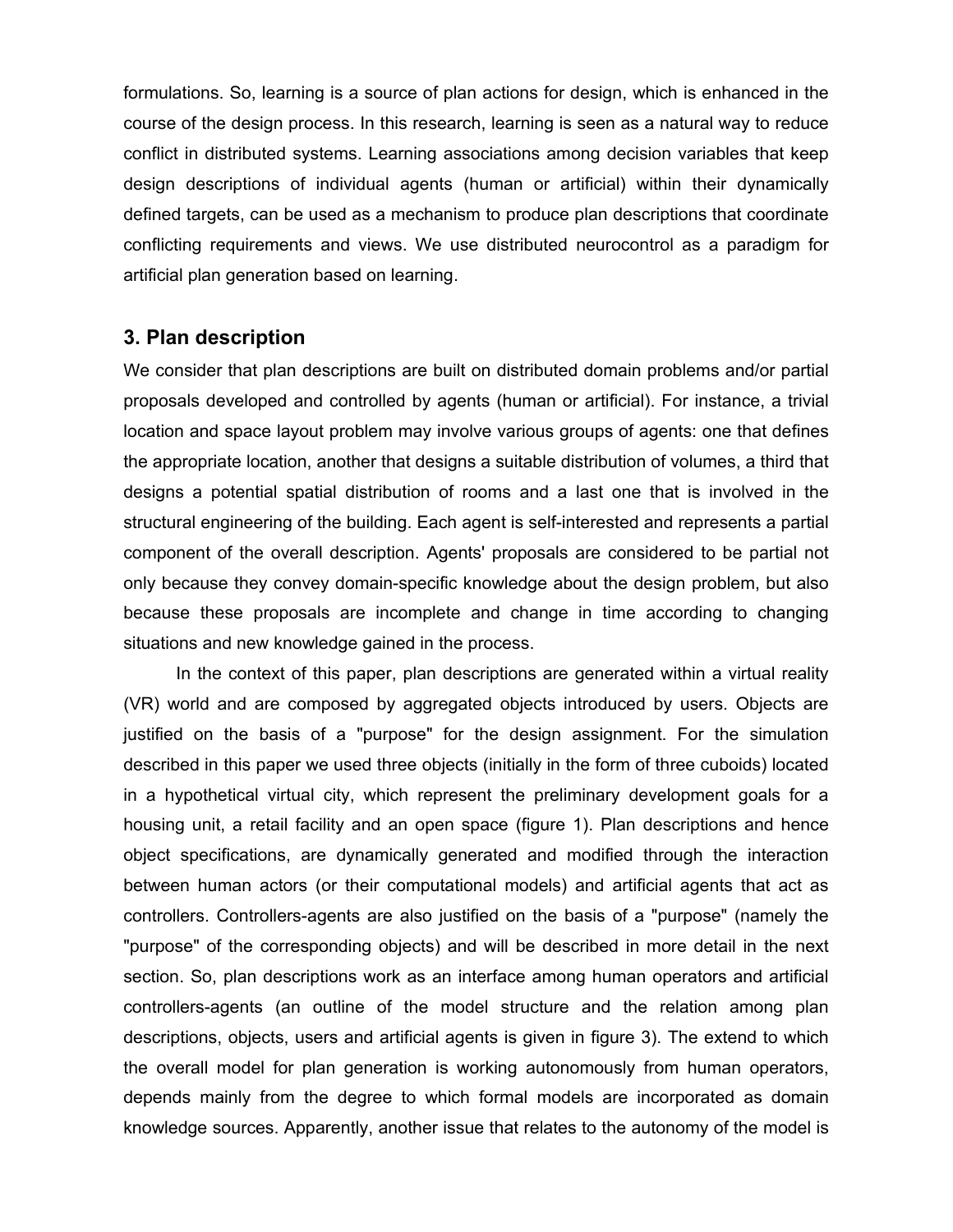the definition of the objects. The way to which objects are defined determines the subject of control wielded by human operators or their models. In other words, the "granularity" of the objects may determine the scale to which we study the design artefacts, and the depth to which we manipulate their characteristics through human-model interaction.



**Figure 1:** Snapshots from the evolution of the plan description within a VR environment. The blue cuboid represents housing; the yellow represents retail and the grey represents open space. The three objects change continuously dimensions and position in order to reach their functional requirements. Note for instance that the retail volume tends to grow so as to cover larger ground floor area in comparison with the housing volume. Also, the open space tends to "follow" the retail cuboid rather than the housing.

The objects within the VR environment are built on three classes of information: Structural, Behavioural and Functional (SBF). The meaning of the SBF framework for the plan design has been extensively discussed in literature and in a variety of different contexts (e.g. Gero 2000, Gorti, Gupta, Kim, Sriram, and Wong 1998, Szykman, Racz, Bochenek and Sriram 2000, Narasimhan, Sykara and Navin-Chandra 1997). In this paper we will only discuss briefly how this framework is adopted in the context of urban development.

Formally, each object is specified as a row matrix:  $A_i = [S_i, B_i, F_i]$ . The overall plan description is the column matrix  $P = [Ai]$  of all these objects. Structural information specifies the elements of the proposed plan, their attributes and their relations. For the simulations presented in this paper structural information depicts the physical components of the objects and their topological relations. So, for instance, for an object *Ah* (housing), structural information includes location [x, y], volume dimensions [z<sub>x</sub>, z<sub>y</sub>, z<sub>z</sub>] and relations with other objects such as: distance to other facilities -like retail and open space- *[dr, do]* and adjacency to north, south, east and west, with other buildings. Behavioural information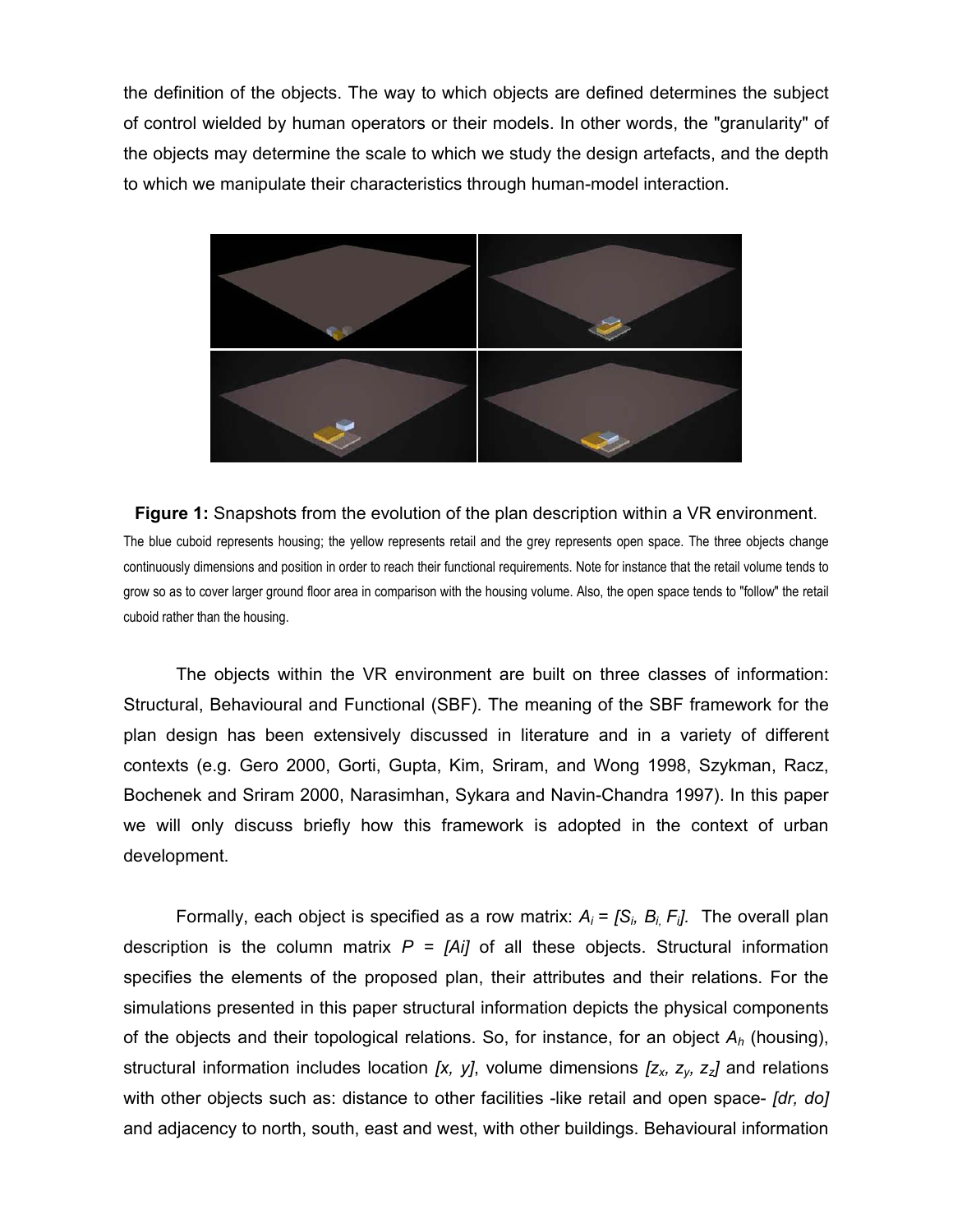specifies the way each object reacts to changes of its state and its environment. Behaviour is a description of change of the design objects in order to reach their intended functions. For instance new land uses tend to be developed close or far from other existing land uses in order to fulfil their functional requirements. The Newtonian function of "motion" has been used to model this behaviour, as will be described later. Also, other formulations (like fuzzy inference systems) have been used to describe the tendency to develop more extended, detached building surfaces facing south, or the tendency to maximize ground floor area for retail uses. Development cost is also used in some cases to describe tendency to profit from cheap land prices and exploit larger floor area. Finally, we consider that functional information represents the ontology and purpose of the proposed objects expressed as land use –in our case housing, retail, and open space. The above formulations are given mainly as examples rather as strict definitions of the SBF framework in the context of urban development.

### **4. Artificial plan designing as control-based coordination**

The design problem is formulated as a coordination problem among self-interested agents (which are represented as cuboids in the VR world) and is addressed via a distributed learning control methodology. In general the idea can be summarised as follows: a learning algorithm is used to train a neural network to discover associations among Structural, Behavioural and Functional attributes (in this paper we use off-line training). This knowledge is then used to generate plan descriptions, based on partial information presented to the NN, which will satisfy a temporal (preliminary) reference target for the SBF attributes. For each agent we assign a control architecture which seeks to stabilise SBF interdependencies under internal variations and external disturbances presented by the other agents. Even though there are several different control-based formulations that might be reasonable for coordination problems (for a different formulation refer to Alexiou and Zamenopoulos 2001), we will present here one, which addresses coordination as a self-control problem aiming to satisfy temporal targets, despite conflict expressed as disturbance in the control framework. More analytically, each self-interested agent carries out two combined control-based activities: the first alludes to a synthesis-analysisevaluation route expressed as a function among Structural Decisions *S*, Expected Behaviour *Be* and Actual Behaviour *Bs*. The second activity alludes to an evaluationformulation-reformulation route expressed as a function of Actual Behaviour *Bs*, Expected Function  $F_e$  and Actual Function  $F_b$ .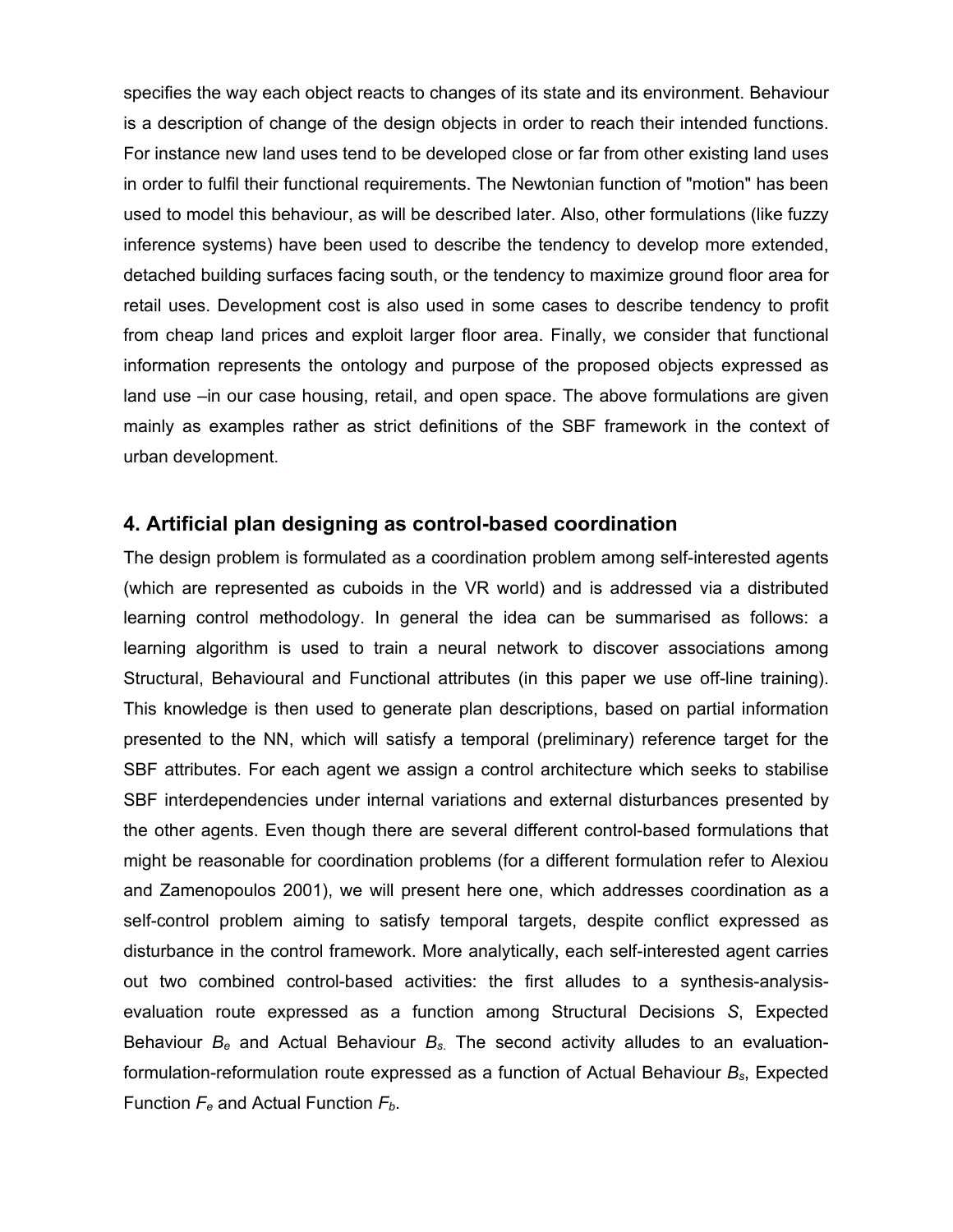The objective of each agent is to find a suitable path of structures S that lead the behaviours *Bs*, to follow a reference (expected) behaviour *Be*, despite uncertainties and despite exogenous disturbances *Sd* produced by other agents' decisions. The expected behaviour *Be* is defined by a reference model, which is developed following a similar control process. The objective in that case is to find the appropriate behaviours *Be* that lead the function  $F_b$ , to follow a reference (expected) function  $F_e$ , despite uncertainties and despite exogenous disturbances *Bd* (figure 2). Hence, the desired performance of the synthesis-analysis system is evaluated (denoted by E in the figure) through the reference model (formulation-reformulation) which is defined by its input-output pair {*Fe*, *Be*}. The control system attempts to make the plant model follow the reference output *Be* asymptotically:

$$
\lim_{t \to \inf} |B_e - B_s| < \varepsilon \tag{1}
$$

where *ε* is a positive integer.



### **Figure 2:** Plan generation as a control process.

From Figure 1: Each agent carries out two control-based activities: the first alludes to the Formulation-Reformulation activity and the second alludes to the Synthesis- Analysis activity. The objective of each agent is to find a suitable path of structures *S* that lead the behaviours *Bs*, to follow a reference (expected) behaviour *Be*, despite uncertainties and despite exogenous disturbances *Sd* produced by other agents' decisions.

Notation: *B= behaviour, F= function, S= structure, FA= Analysis function, FS= Synthesis function, FF= Formulation function, FR=Reformulation function and E= Evaluation.* 

To sum up, what we call *synthesis* is the control process that aims to stabilise the state space (behaviour) of an agent according to a reference value for the behaviour *Be*; and *formulation* is the control process that aims to stabilise the state space (function) of an agent according to a reference value *Fe*. *Evaluation* is the process of measuring the degree of "matching" between the two control systems. The control signals *St,…,St+n* produced by this combined control process consist a set of evolving plans (proposals) for the design and planning problem in hand. The process of artificial generation of plans based on learning control is a process of self-adaptation of agents that leads to coordination of their distributed descriptions. Going back to the methodological issues discussed in the previous sections, we visualize here the possibility to formulate plan descriptions using knowledge acquired and learned through the interaction of human and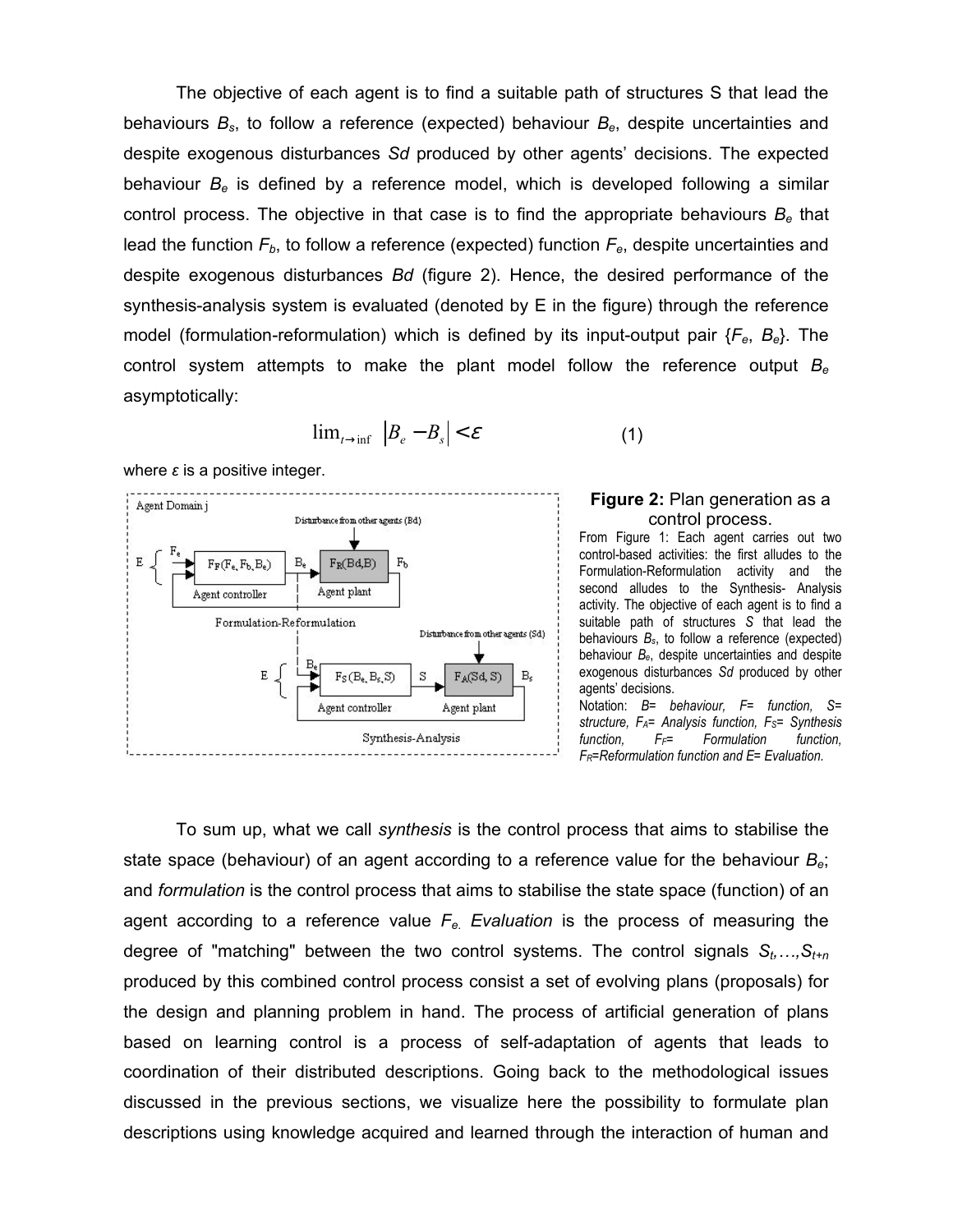artificial agents. This can potentially extend the role of "design tools that learn" (Gero 1998) to support collaboration and coordination in distributed decision making environments.



### **Figure 3:** UML-like diagram that outlines the basic structure of the model.

Plan descriptions are built on aggregated objects introduced by users. In the centre, the class *Object* is an interface among users (or their digital counterparts) and the agent society. Objects are built on three classes of information: *Structure*, *Function* and *Behaviour*. Each user has (i.e. can set and edit) a number of objects that are organised in different groups according to their purpose. Each group (that is an instance of the class *Object*) corresponds to an *Agent*. Agents are artificial entities that act as controllers. They are composed on two levels of classes that represent the Synthesis-Analysis and the Formulation-Reformulation design activities respectively and are implemented as two control systems (Synthesis-Analysis and Reference Model). On the first level we have the Analysis and Synthesis classes (which correspond to two neural networks). The Analysis class is responsible for a learning process based on user interaction while the Synthesis corresponds to self-control process that aims to keep individual requirements within their targets. On the second level we have the Formulation and Reformulation classes, which are similar to the Analysis and Synthesis classes. Evaluation is the process of measuring the degree of matching between the two control activities.

### **5. Simulation**

The above model is developed and simulated in a MATLAB-SIMULINK (Mathworks, Inc) environment. We are experimenting with Adaptive Backthrough Control architectures. These structures typically use two neural networks: the Controller (the system that controls) and the Plant Model (a model of the system to be controlled) (figure 4). First, the plant model is trained to approximate the plant by learning, on-line or off-line, input-output patterns of the agent behaviour. Then, these patterns are used "backwards" as a guideline for the controller (Kecman 2001). In our case the plant has been implemented as a compact block of three objects that represent the design and planning reasoning of the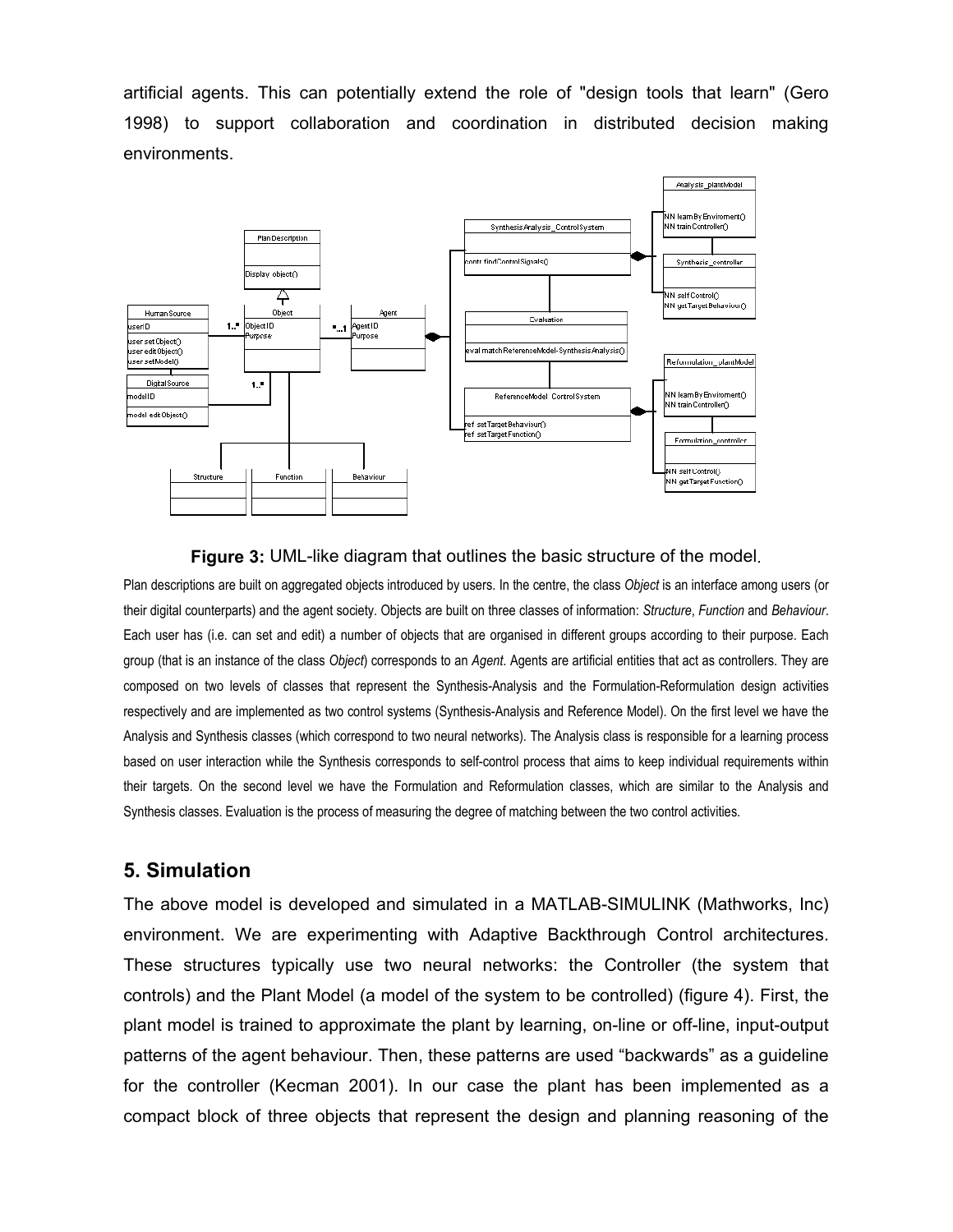three agents that stand for the different development goals. For the purposes of this simulation we do not introduce human operators but we rest on formal descriptions to represent them. The plant model identifies the behaviour of those agents and this knowledge is used to train the controller to find appropriate patterns that can be used to satisfy the goals directed by the reference model. The reference model is essentially a prototype of the system that produces time-variant goals (target behaviours) for the controller, and corresponds in our case to the formulation-reformulation phase of the design description. The structure of the reference model as described previously, is a control architecture similar to the one focused on the synthesis-analysis process.



**Figure 4:** The control model of a generic agent in Matlab-Simulink.

Each box in the diagram represents a subsystem of the entire model. The Controller and the Plant Model are two subsystems that contain feedforward neural networks used to simulate the Synthesis-Analysis control process. The Reference Model box is another subsystem built on a similar control architecture which represents the Formulation-Reformulation process. The Agent (or Plant) represents the system to be controller and can be a human operator or a formal model. The system is connected with a VR sink which is used to visualise the evolution of the Design Description as seen in figure1.

We have experimented with mathematical formulations that model agent behaviour (like motion, shape transformation and costs) based on state space methodology, as well as with fuzzy systems. As an example, the "moving behaviour" of the land use *j* is described by n equations (for *n* land uses) as follows: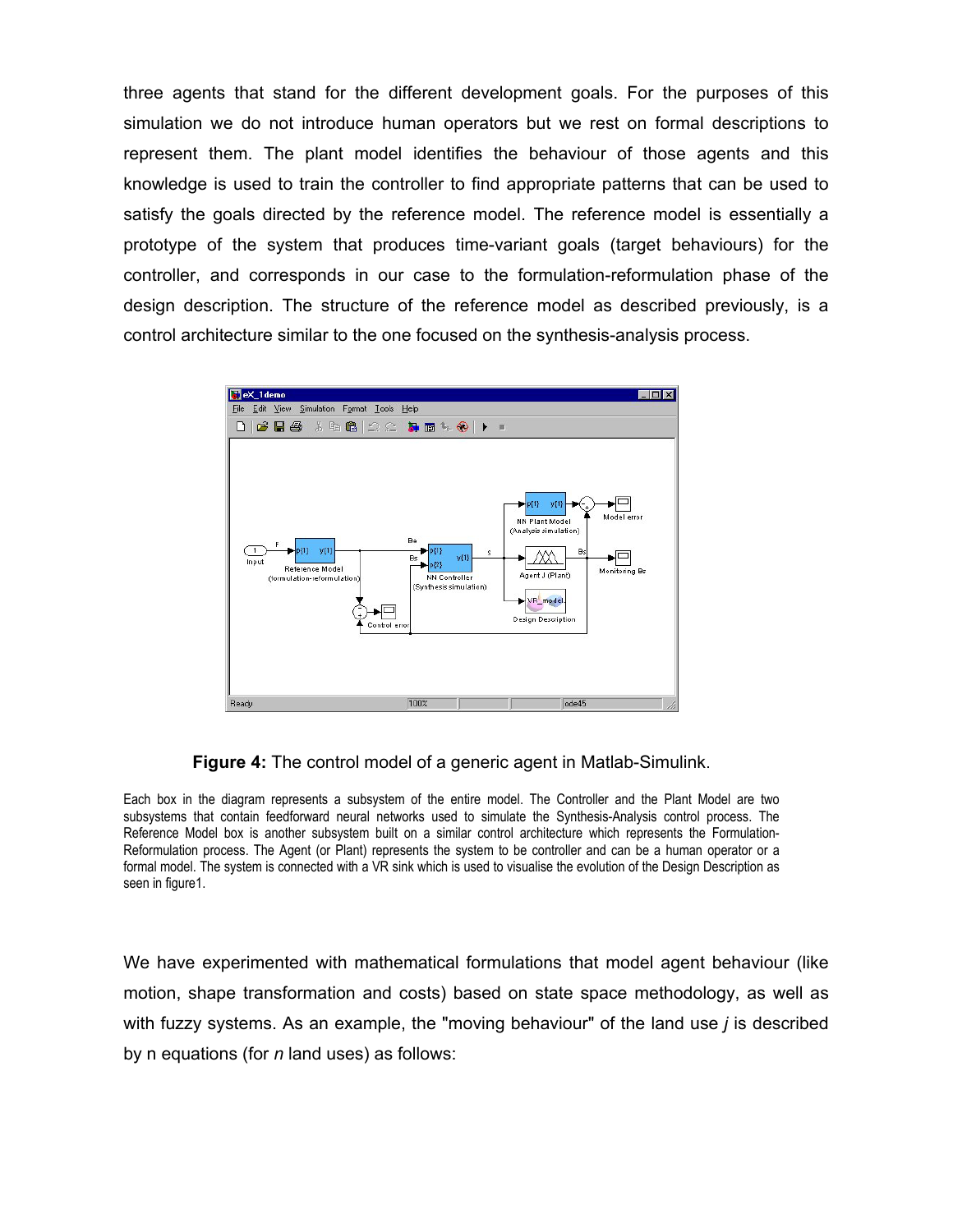$$
m_j x''_j = \sum_{i=1}^n k_{ij} (x_i - x_j)
$$
 (2)

where  $m_j$  is the floor area of the land use  $j$ ,  $x_j$  is position,  $k_{ij}$  is the interaction matrix between land use *j* and *i*, and  $x''_i$  is the second derivative of the distance. Fuzzy systems are built on the basis of fuzzy IF-THEN rules, which for example may represent qualitative evaluations about the fitness of a specific location based to criteria of proximity with neighbouring facilities (figure 5).



### **Figure 5:** Agent reasoning as a fuzzy system.

The Rule Viewer on the left and the Surface Viewer on the right are used for displaying the fuzzy inference system; that is illustrating inputs and outputs and their relations in a two and a three dimensional space.

The Virtual Reality toolbox offered the possibility to visualise the evolution of the design-decision space. We can directly retrieve and manipulate the location and shape variables of the three objects and view the conflict as it evolves in the three dimensional space (figure 1). So far we have focused on the interaction among the three objects within a neutral (void) space, so the next step is to build an environment that allows interaction to be extended beyond the three objects alone and poses further restrictions and requirements. We are currently working towards two different directions: one is to connect the VR world with a spatial database, and the other is to attach sensors to the three objects so that they can recognise their environment. Those two directions represent two alternatives: to incorporate a model of the environment in a knowledge base for the agent, or to equip agents with the ability to recognise their environment at any given time.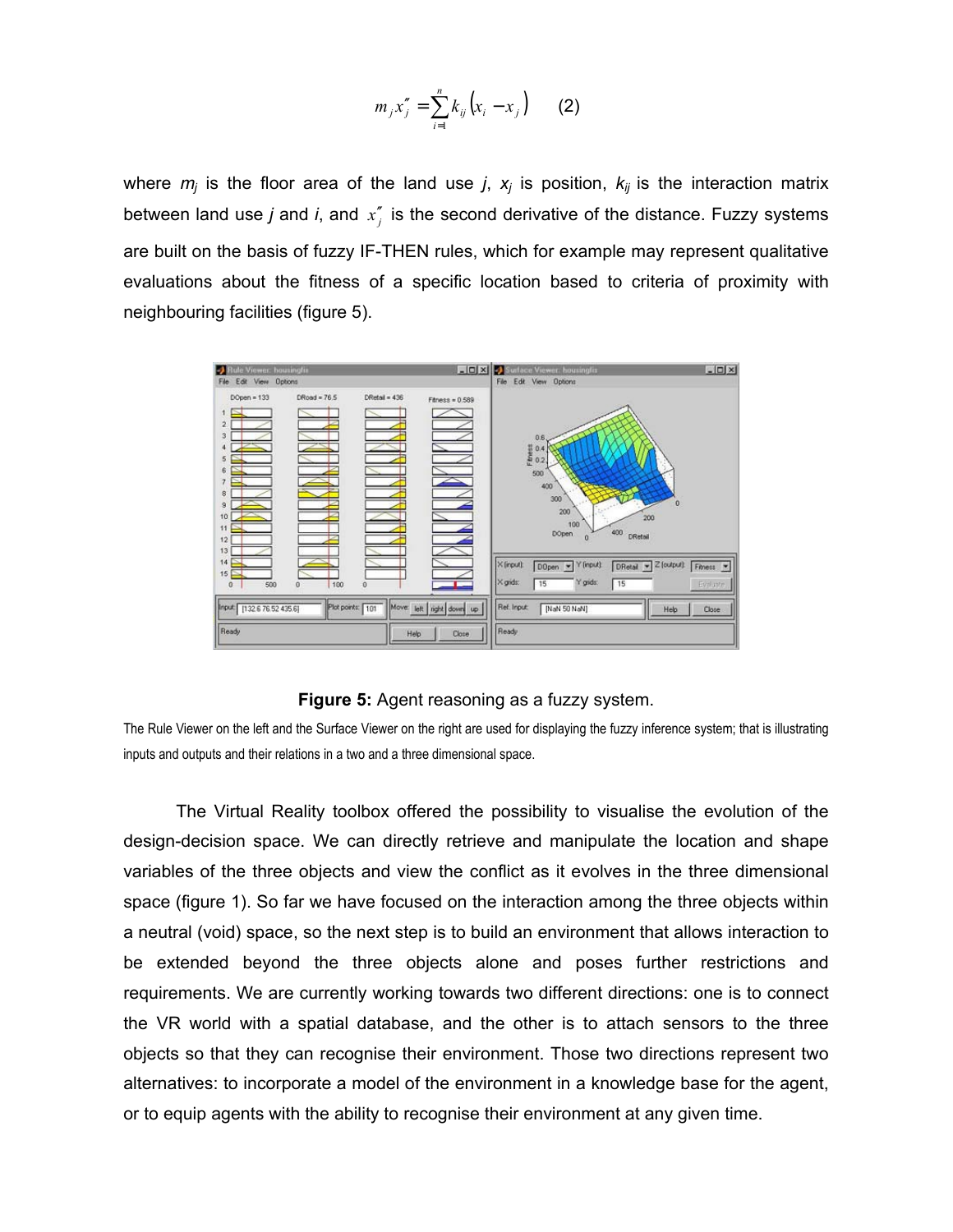# **6. Conclusions**

We presented a model for artificial plan designing in architecture and urban planning based on learning control methodologies. The control-based approach in artificial plan designing is developed with the intention to address three crucial issues pertaining to current research on the field: distribution of knowledge and decisions, coordination and learning. The work presented here is a first attempt to develop a model that supports decision making and generation of design descriptions using knowledge captured dynamically through agent interaction. The aim of this paper is not to understand human design cognition or explain the design process, but rather to explore the meaning and the scope of artificial plan designing in architecture and urban planning. To this end common methodological routes are explored from the computational intelligence perspective.

Testing and validating such computational constructs is an important issue. One approach is to have the resulting plan descriptions evaluated by domain experts. Another possible approach is to stage different conflict scenarios and review the rationality of the results for each specific case. The efficacy of the model is very much related to its learning performance and mode (e.g. on-line or off-line), so further research has to be done to this direction.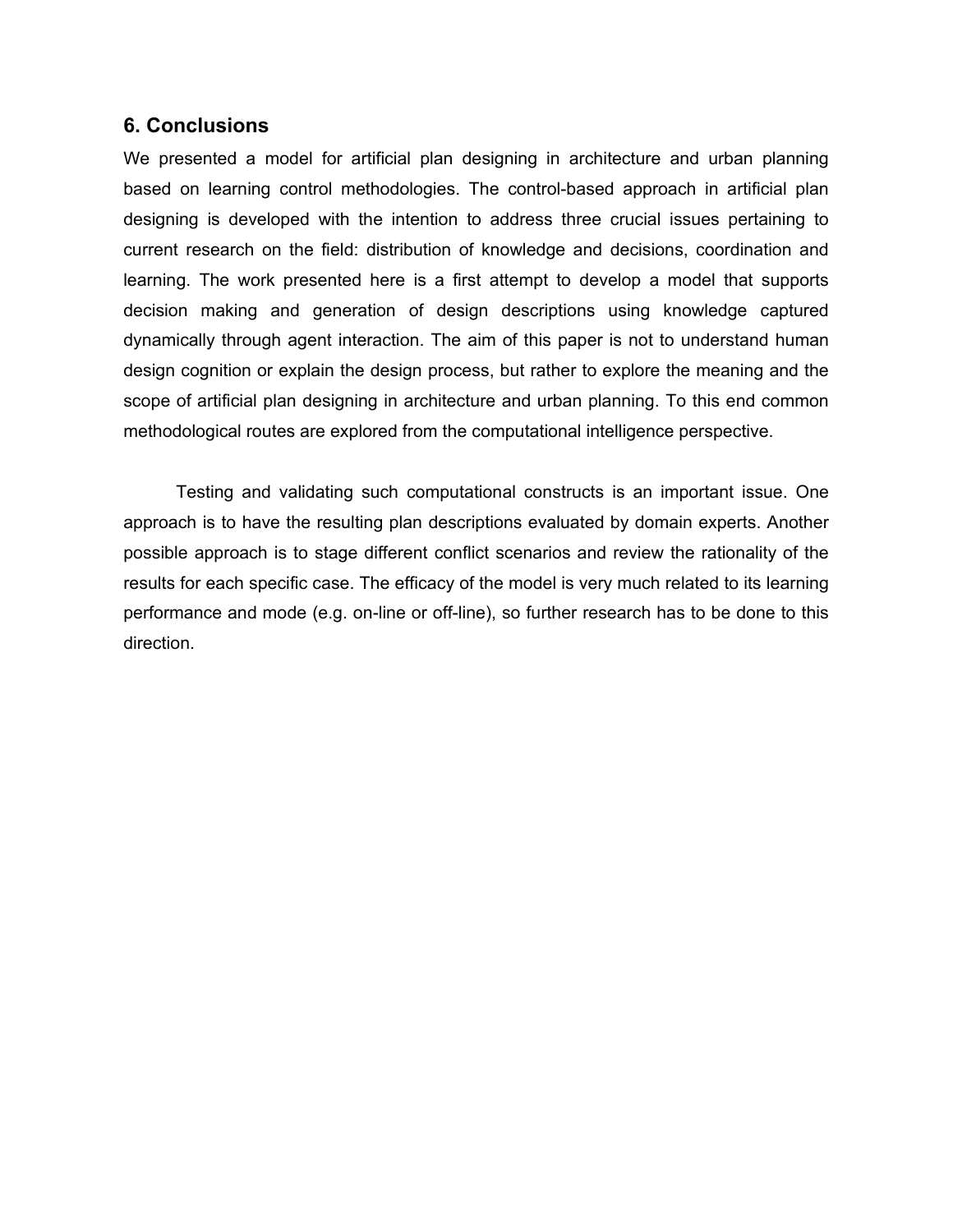# **References**

Akin, Ö., Dave, B. and S. Pithavadian. 1992. "Heuristic generation of layouts (HeGeL): based on a paradigm for problem structuring". **Environment and Planning B: Planning and Design**, **19** (1): 33-59.

Akin, Ö. And R. Sen. 1996. "Navigation within a structured search space in layout problems". **Environment and Planning B: Planning and Desing**, **23** (4): 421-442.

Alexander, Christopher and M. L. Manheim. 1962. The use of diagrams in highway route location: an experiment. Department of Civil Engineering, **RR-R62-3**, Cambridge, MA: MIT.

Alexander, Christopher. 1979. **The timeless way of building**. New York: Oxford University Press.

Alexander, Ernest R. 1992. **Approaches to planning**. 2nd ed. Luxembourg: Gordon and Breach Science Publishers SA.

Alexiou, Katerina and Theodore Zamenopoulos. 2001. A connectionist paradigm in the coordination and control of multiple self-interested agents. In **Proceedings of the 2nd National Conference Input 2001: Information Technology and Spatial Planning, Democracy and Technologies**, edited by G. Concilio and V. Monno. Italy: Politecnico di Bari, Dipartimento di Architettura e Urbanistica. <Source: http://www.casa.ucl.ac.uk/NeWGis/A\_Connectionist\_Paradigm.pdf>

Anderssen, R. S. and J. R. Ive. 1982. "Exploiting structure in linear-programming formulations for land-use planning". **Environment and Planning B: Planning and Design**, **9** (3): 331-339.

Aoki, Yoshitsugu and Naoto Muraoka. 1997. "An optimisation method for facility location using a genetic algorithm". In **Decision Support Systems in Urban Planning**, edited by Harry Timmermans. London: E & F N Spoon.

Balling, Richard J., Taber, John T., Brown, Michael R. and Kirsten Day. 1999. "Multiobjective urban planning using genetic algorithm". **Journal of Urban Planning and Development 125** (2): 86-99.

Batty, Michael. 1974. "A theory of Markovian design machines". **Environment and Planning B**, **1** (2): 125- 146.

Batty, Michael. 1984. "Plan design as committee decisionmaking". **Environment and Planning B: Planning and Design**, **11** (3): 279-295.

Bentley, Peter J. 1999. **Evolutionary Design by Computers**. San Francisco, California: Morgan Kaufmann.

Brazier, Frances M.T., Moshkina, Lilia V. and Niek J.E. Wijngaards. 2001. "Knowledge level model of an individual designer as an agent in collaborative distributed design". **Artificial Intelligence in Engineering**, **15** (2): 137-152.

Brazier, Frances M.T., Jonker, Catholijn M., Treur, Jan and Niek J.E. Wijngaards. 2001. "Compositional design of a generic design agent". **Design Studies**, **22** (5): 439-471.

Brill, Downey E., Flach, John, M., Hopkins, Lewis D. and S. Ranjithan. 1990. "MGA: a decision support system for complex, incompletely defined problems". **IEEE Transactions on Systems, Man, and Cybernetics**, **20** (4): 745-757.

Cadman, David and Rosalyn Topping. 1995. **Property Development**. 4th ed. London: E & F N Spon.

Caldas, Luisa Gama and Leslie K. Norford. 2002. "A design optimization tool based on a genetic algorithm". **Automation in Construction**, **11** (2): 173-184.

Chakrabarty, B. K. 1990. "Models for the optimal design of housing development systems". **Environment and Planning B: Planning and Design**, **17** (3): 331-340.

Chien, Sheng-Fen and Urlich Flemming. "Design space navigation in generative design systems". **Automation in Construction**, **11** (1): 1-22.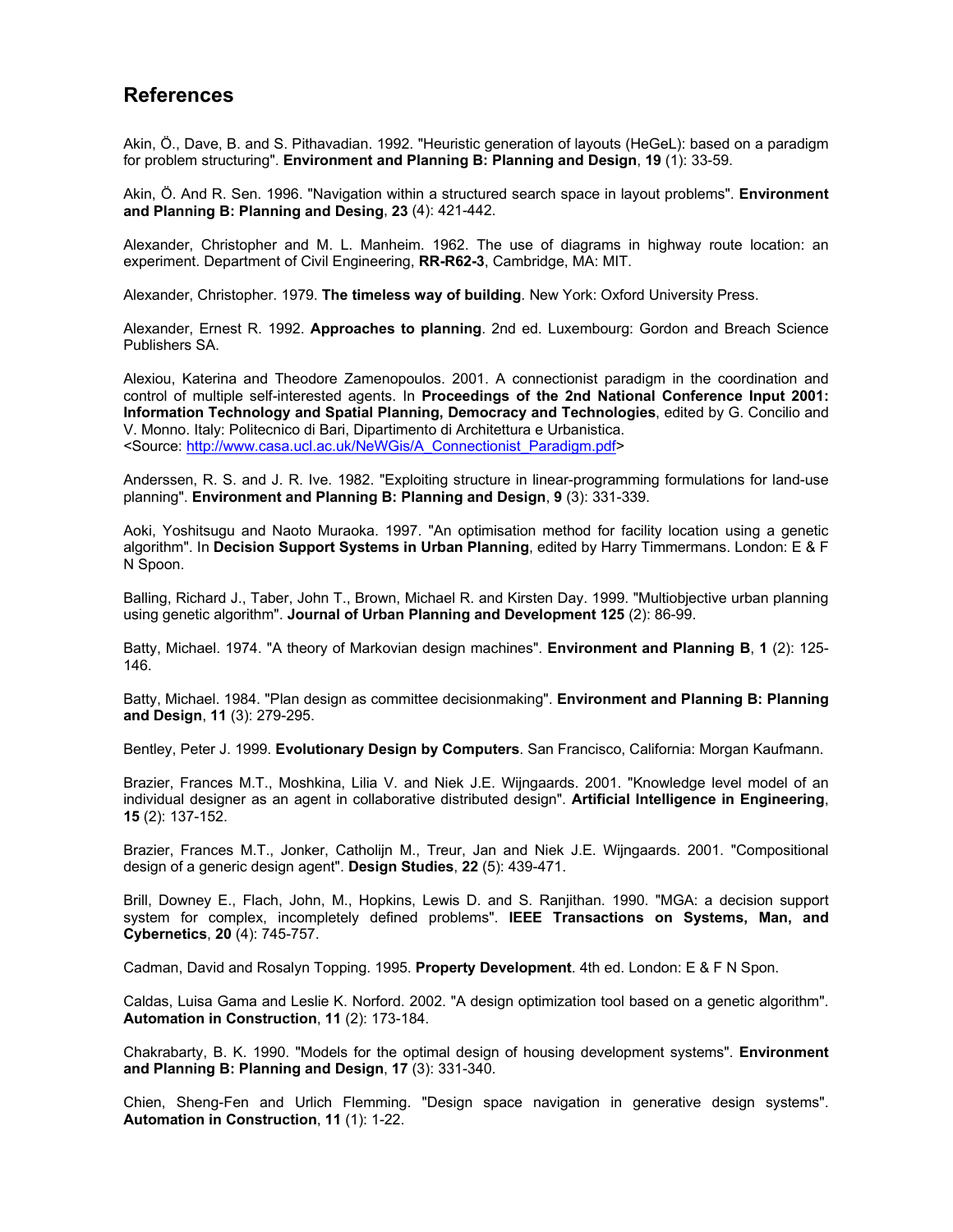Coyne, R.D., Sudweeks, F. and Haynes, D. 1996. "Who needs the Internet? Computer-mediated communication in design firms". **Environment and Planning B: Planning and Design**, **23**(6): 749-770.

Cross, Nigel. 1977. **The Automated Architect**. London: Pion Limited.

Dickey, J.W. and Vernon, A.P. 1998. "PlanMaster: A New Application for Interactive Planning Support". In Proceedings of the 5<sup>th</sup> International Conference Computers in Urban Planning and Urban **Management**, edited by P. K. Sikdar, S. L. Dhingra and K. V. Krishna Rao. Delhi: Narosa Publishing House.

Dorst, Kees and Nigel Cross. 2001. "Creativity in the design process: co-evolution of problem-solution". **Design Studies**, **22** (5): 425-437.

Eastman, Charles M. 1973. "Automated space planning". **Artificial Intelligence**, **4**: 41-64.

Feng, Cheng-Min, and Jeng-Jia Lin. 1999. "Using a genetic algorithm to generate alternative sketch maps for urban planning". **Computers, Environment and Urban Systems**, **23** (2): 91-108.

Fox, Michael A. 2001. Beyond kinetic. [Online] Cambridge MA: Massachussets Institute of Technology. Availabe from URL: <**http://kdg.mit.edu/Pdf/beyond.pdf**>[Accessed 2002 April 20th].

Frazer, John. 1995. **An Evolutionary Architecture**. London: Architectural Association.

Gero, John S. ed. 1985. **Design Optimisation**. London: Academic Press.

Gero, John S. 1998. "Design tools that learn". **Advances in Engineering Software**, **29** (10): 755-761.

Gero, John S. and Mary Lou Maher, eds. 1999. **Computational models of creative design IV**. Sydney, Australia: University of Sydney.

Gero, John S. 2000. "Computational models of innovative and creative design processes". **Technological Forecasting and Social Change**, **64**: 183-196.

Gero, J.S. and H. Fujii. 2000. "A computational framework for concept formation for a situated design agent". **Knowledge-Based System**, **13** (6): 361-368.

Grandori, Anna. 2001. **Organisation and Economic Behavior**. London and New York: Routledge, Taylor & Francis Group.

Gordon, T., Karacapilidis, N., Voss, H. and Zauke, A. 1997. "Computer-mediated cooperative spatial planning". In **Decision Support Systems in Urban Planning**, edited by Harry Timmermans. London: E & F N Spoon.

Gorti, S. R, Gupta, A., Kim, G. J., Sriram, R. D. and Wong, A. 1998. "An object-oriented representation for product design processes". **Computer-Aided Design**, **30** (7): 489-501.

Harris, Britton and Michael Batty. 1993. "Locational Models, Geographic Information and Planning Support Systems". **Journal of Planning Education and Research**, **12**: 184-198.

Harris, Britton. 1998. "Optimization and design". **Environment and Planning B: Planning and Design, Anniversary Issue**: 23-28.

Harris, Britton. 2001. "Sketch planning: Systematic methods in planning and its support". In **Planning Support Systems: Integrating geographic information systems, models and visualisation tools**, edited by R. K. Brail and R. E. Klosterman. Redlands, California: ESRI Press.

Haubrich, J. J. A. and F. M. Sanders. 2000. "Potential surface analysis: a planning and design support system". In **Proceedings of the 5th International Conference in Design and Decision Support Systems in Urban Planning**. Eindhoven: Einhoven University of Technology.

Hopkins, Lewis D. 1998a. "Progress and prospects for planning support systems". **Environment and Planning B: Planning and Design, Anniversary Issue**: 29-31.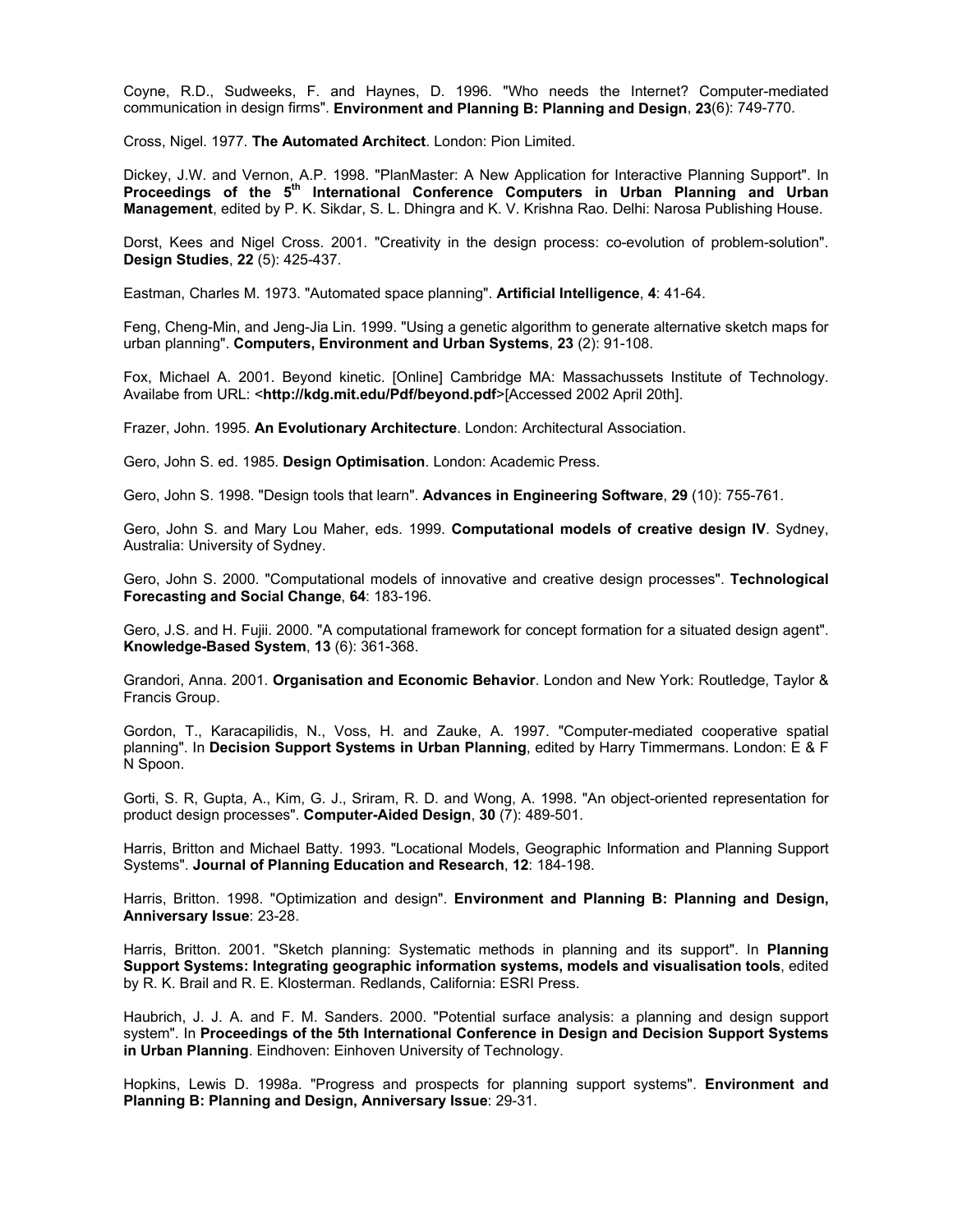Hopkins, Lewis D. 1998b. "From sketch planning through commitment: progress toward a planning support system for urban development". In **Proceedings of the 5th International Conference Computers in Urban Planning and Urban Management**, edited by P. K. Sikdar, S. L. Dhingra and K. V. Krishna Rao. Delhi: Narosa Publishing House.

Houkes, Wybo, Vermaas, Pieter E., Dorst, Kees and Marc J. de Vries. 2002. "Design and use as plans: an action-theoretical account". **Design Studies**, **23** (3): 303-320.

Jennings, Nick R. 1996. "Coordination techniques for distributed artificial intelligence". In **Foundations of Distributed Artificial Intelligence**, edited by G. M. P. O'Hare and N. R. Jennings. New York: John Wiley & Sons.

Jo, Jun H. and John S. Gero. 1998. "Space layout planning using an evolutionary approach". **Artificial Intelligence in Engineering 12** (3): 149-162.

Kecman, Vojislav. 2001. **Learning and Soft Computing. Support Vector Machines, Neural Networks and Fuzzy Logic Models**. London: The MIT Press.

Kleindorfer, P. R., Kunreuther, H. C. and P. H. J. Schoemaker. 1993. **Decision Sciences: an integrative perspective**. Cambridge: Cambridge University Press.

Knight, Terry W. 1994 "Shape grammars and colour grammars in design". **Environment and Planning B: Planning and Design**, **21** (6): 705 – 735.

Kroes, Peter. 2002. "Design methodology and the nature of technical artefacts". **Design Studies**, **23** (3): 287-302.

Kvan, Thomas. 2000. "Collaborative design: what is it?". **Automation in Construction**, **9** (4): 409-415.

Liddament, T. 1999. "The computationalist paradigm in design research". **Design Studies**, **20** (1): 41-56.

Ligget, Robin S. 1985. "Optimal spatial arrangement as a quadratic assignment problem". In **Design Optimization**, edited by John S. Gero. London: Academic Press.

Liu, H., Tang M.X. and J. Frazer. 2001. "Supporting learning in a shared design environment". **Advances in Engineering Software**, **32** (4): 285-293.

Maher, Mary Lou and Pearl Pu, eds. 1997. **Issues and Applications of Case-Based Reasoning in Design**. Mahwah, NJ: Lawrence Erlbaum Associates.

Malone, Thomas W. and Kevin Crowston. 1990. "What is coordination theory and how can it help design cooperative work systems?", **In Proceedings of the Conference on Computer-Supported Cooperative Work**. Los Angeles, CA USA.

Mitchell, W. J., Steadman, J. P. and R. S. Liggett. 1976. "Synthesis and optimisation of small rectangular floor plans". **Environment and Planning B**. **3** (1): 1-141.

Narasimhan, S., Sykara, Katia P. and D. Navin-Chandra. 1997. "Representation and synthesis of nonmonotonic mechanical devices", In **Issues and Applications of Case-Based Reasoning in Design**, edited by M. L. Maher and P. Pu. New Jersey: Lawrence Erlbaum Associates.

O'Reilly, Una-May, Testa, Peter, Greenwold, Simon and Martin Hemberg. 2000. Agency-GP: Agent-Based Genetic Programming for Design. [Online]. Massachusetts: Massachusetts Institute of Technology. Available from URL:

<**http://web.mit.edu/edgsrc/www/agency/publications/agency-gecco-00.pdf**>. [Accessed 2002 April 20].

Ossowski, Sascha. (1999) **Co-ordination in Artificial Agent Societies: Social Structure and its Implications for Autonomous Problem-Solving Agents**. Berlin Heidelberg: Springer- Verlag.

Schlager, Kenneth J. 1965. "A land use plan design model". **Journal of the American Institute of Planners**, **31**(2): 103-111.